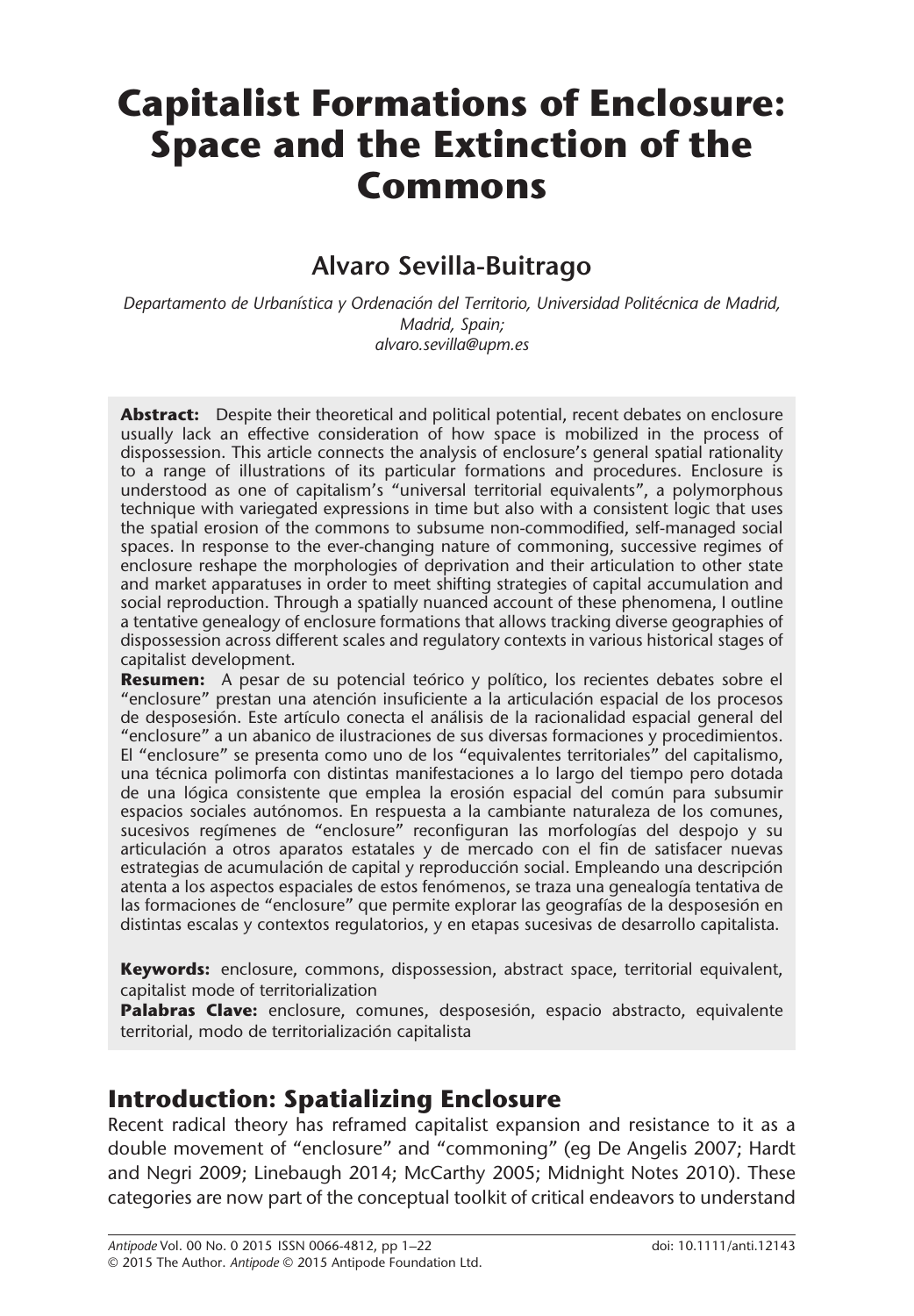contemporary capitalism and to imagine possible strategies to overcome it. Re-appropriated from their traditional link to social history, they help us delve into the present conjuncture, either with reference to the forms of deprivation buttressing neoliberalization in a time of prolonged economic and regulatory crisis or in relation to counter-strategies to construct new modes of autonomy and communism. Critical geography has contributed to this debate with arguments that unveil enclosure's central role in the ongoing restructuring of extant sociospatial formations and envision a potential path to change the world by deploying new spaces of commoning (eg Blomley 2008; Chatterton 2010; Hodkinson 2012; Jeffrey et al. 2012; Vasudevan et al. 2008; Watts 2010). These interventions put forward not only a new path of critical inquiry with profound theoretical implications, but also and more importantly they provide a platform for a different framing of a coming anti-capitalist politics.

Yet, in unearthing the controversy about enclosure from the archive and by opening it to a wider horizon of meaning, this debate often incurs in a conceptual overstretch which could lead to a premature shipwreck in the waters of metaphor.<sup>1</sup> Despite its potential to spark a new political imagination, the notion of "enclosure" is often used nebulously as a synonym for "privatization" (Holloway 2010:29); "commodification", "marketization", or "separation" from non-market conditions of production and social reproduction (De Angelis 2007); "primitive accumulation" and "accumulation by dispossession" (Harvey 2003:148, 158, 184); or "exclusion" (Runge and Defrancesco 2006), amongst others. Critical geography and urban theory should play an essential role here, for this conceptual ambiguity is the result of an insufficient elucidation of enclosure's spatiality. The aforementioned equations of enclosure with diverse forms of deprivation are inspired by radical reconstructions of the classic predation of common land in pre-industrial England; however, the new contributions might be losing the historians' sensitivity to the spatial valence and territorial articulation of dispossession (eg Hammond and Hammond 1912; Thompson 1991; Turner 1984). In order to develop and strengthen our analyses we need a more thorough theoretical inquiry into the spatial mechanisms of dispossession: What techniques are involved in the process? How do they operate and change in time? Under what political-economic and regulatory regimes? What are their morphologies? Current debates are using the seemingly overarching umbrella of enclosure to blend phenomena where space is the key vehicle of dispossession with others in which it is a mere container of such process, and still others with no spatial implications whatsoever. To avoid imprecision, I suggest that we use the notion of "enclosure" to designate capitalism's mobilization of diverse configurations and significations of space to deprive people of what they create in common. While this theoretical refinement is not to police the boundaries of the term, we need to overcome a lack of conceptual specificity that might hinder our understanding of the spatial politics of dispossession and prevent the emergence of a proper antagonistic response. Moreover, in addition to this spatial vagueness, recent contributions show a certain indetermination as regards periodization—the discussion ranging from those who tend to identify a re-emergence of enclosure as an aspect of post-1970s economic restructuring (eg Harvey 2003; Vasudevan et al. 2008) to those who read enclosure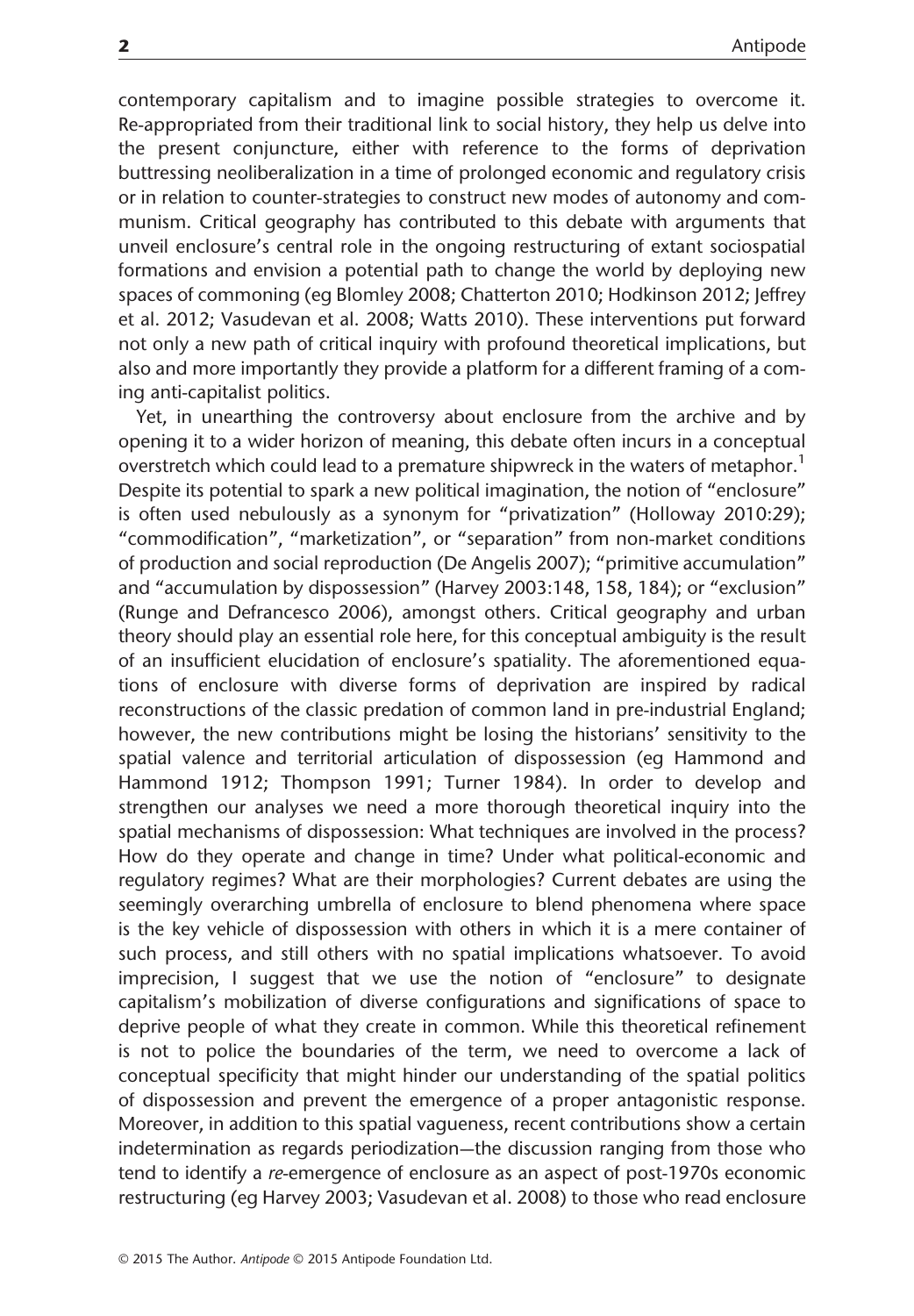as a permanent feature of capitalist accumulation (De Angelis 2007; Midnight Notes 2010)—and can be indefinite about enclosure's collateral or strategic nature and the role of the state thereof. As I will argue below, a closer scrutiny of the spatial articulations of dispossession can help palliate these inconsistencies and address its historical, operational and regulatory contours.

This article theorizes enclosure as a prominent territorial feature in the *longue* durée of the capitalist mode of production of space. As was the case with markets or wages, enclosure predated capitalism but acquired a structural regulatory role in the advent, consolidation and subsequent development of the new sociospatial formation. This process is better grasped if we use a broad, long-term historicalgeographical perspective.<sup>2</sup> Enclosure is articulated in time through ad hoc strategies that render it unstable and contradictory. However, if we want to exploit these incongruities theoretically and politically we must reveal the structural coherence behind them. In that sense, enclosure can be defined as a process of erosion and seizure of the commons by spatial means. Against the ever-blooming variegation of communal regimes, enclosure's logic operates as a "universal territorial equivalent", a spatial rationality that (1) sustains a movement of spatial abstraction and commodification by subsuming non-capitalist social spaces under the value practices of capital; (2) orchestrates the diverse spatialities involved in the dispossession of material and immaterial, social, cultural and affective commons; (3) articulates interventions in the spheres of production, social reproduction and social ordering through a strategic domination of space; and (4) functions across a range of different scales and time periods, adopting different forms under historically specific regulatory regimes. Enclosure constitutes a key step in the homogenization of space, ie the tendency to normalize space under a unitary political-economic rationale identified by Lefebvre (1978:308–309, 1986:vii; see also Mels 2014) as a first moment in the capitalist production of space, prior to subsequent fragmentation and hierarchization. Before enclosure, practices of commoning shape space on a local, usevalue-oriented basis, generating a spatiality of difference. By invoking the figure of a "universal territorial equivalent" I denote a logic mobilizing abstraction to make the widest possible scope of those diverse social spaces commensurable so they become more easily governable and exchangeable. "Territorial equivalence" refers here to a strategic operational and regulatory rationality that allows maneuvering across heterogeneous types and manifestations of space, rendering them legible for state administration and market mechanisms.

At all events, in order to understand enclosure's condition as a general spatial rationality we need to analyze its distinctive, contextually specific modulations in particular scenarios. Enclosure works as a polymorphous technique throughout history, better grasped as a set of variegated regulatory procedures as complex and diversified as the uneven geography of dispossession they shape. It articulates territorial practices of social ordering to other apparatuses and institutions markets, legalities, police, design and so forth. A range of different protocols and morphological schemes are deployed in this process—from a creative-destructive effect to a purely devastating force, from colonial land usurpation and the encroachment of the global commons, to planning and architectural enclosures, to bodily acts of spatial alienation. Therefore I refer to diverse historical "regimes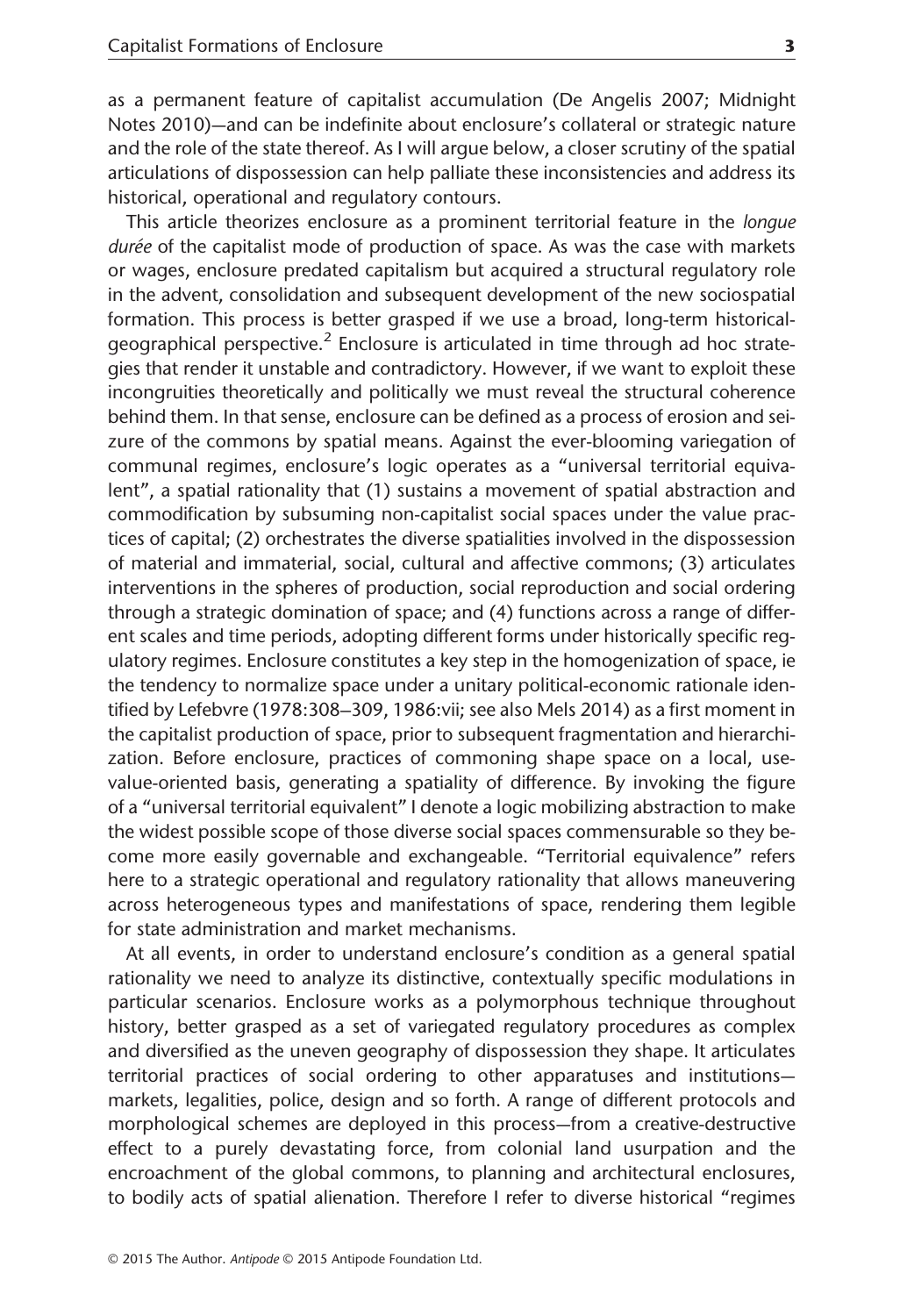of enclosure" to denote their assorted technical configurations in successive stages of capitalism. The discussion below uses a series of examples from particular formations of enclosure to illustrate both its presence and unitary logic in different time periods and the specificity of its conjunctural inflections. The material is organized in several scalar "cuts" which allow illuminating the interaction between territorial and scalar effects of enclosure, even though, as explained below, any single act of enclosure characteristically influences—or even re-hierarchizes—diverse interrelated scales.

Blending a comprehensive historical-geographical and theoretical viewpoint with a fine-tuned account of the spatial subtleties of specific practices of enclosure is not only analytically important but also, and especially, politically necessary. If space constitutes a key mediation in certain modes of dispossession, critical spatial theory can help commoners identify and resist particular procedures thereof by analyzing the operational specificity of territorial techniques of enclosure and framing them in broader political-economic contexts. At a time when the commons is not less but more crucial to underpin precarious livelihoods (Pickles 2006), and capitalism hinges upon the seizure of collective wealth to overcome intensified crises of accumulation (Hardt and Negri 2009), the idea of a common grievance can ignite new alliances across the sites of endangered social reproduction. Perhaps capitalist abstract space has an upside: by aligning social damage it lays the foundations for a united political response. A proper critique of territorial equivalents, that is, can re-signify "equivalential chains" around the shared experience of a seized commons (Laclau 2005:74–77): the commensurability of dispossessed social spaces may feed political antagonism, triggering practices of translation between equally wronged sites of enclosure, connecting networks of resistance against the usurpation of local and global commons, and also, from a historical perspective, linking present tribulations to a longer narrative of past deprivation. My intervention, however, represents just a preliminary and tentative excavation of an endeavor demanding further exploration.

## Theorizing Enclosure Formations: Territorial Homogenization and the Erosion of the Commons

Some of the remarks above require deeper theoretical elaboration. As mentioned, though enclosure is linked to the extension of markets, private property and commodification, it is more than a mere synonym for these phenomena. The classic experience of English parliamentary enclosure saw the emergence of a territorial rationality whose goals went beyond the appropriation of material goods and resources to embrace wider projects of social order (Sevilla-Buitrago 2012). In this sense, enclosure can be understood as a process of spatially orchestrated dispossession, aimed at dismantling autonomous, collectively produced and managed forms of common wealth and value regimes. Its spatiality is complex. Not only is enclosure set in a particular site and pursues the creative destruction of certain social spaces, but it also mobilizes a range of spatial procedures to do so, working as both a means and an outcome of space restructuring.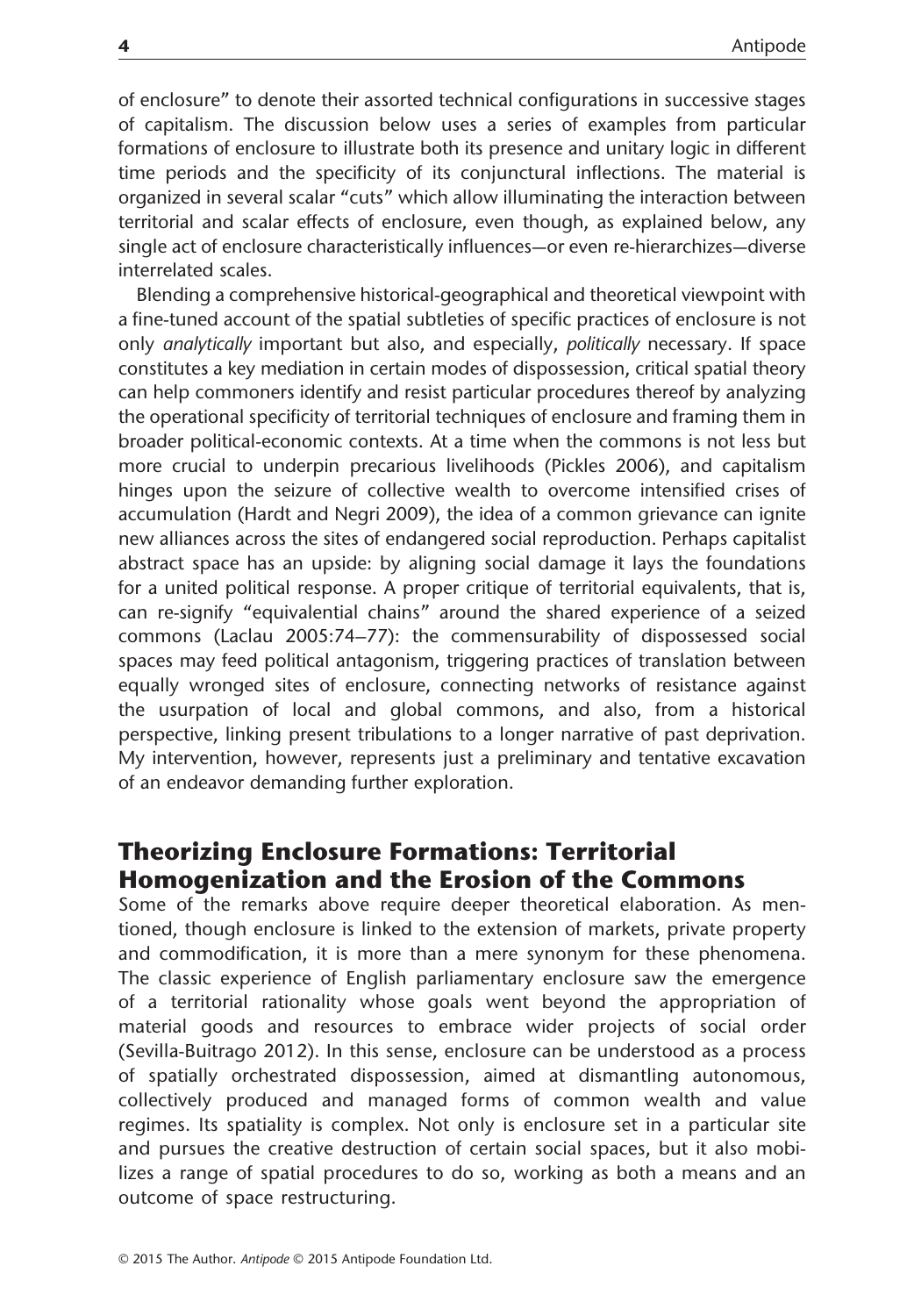The spatialities of enclosure and the commons are inextricably linked. The commons is constituted through place-making processes (Blomley 2008:320) that create a mosaic of subaltern geographies at different scales, the fruit of communities working on themselves and breeding autonomy along the way (Chatterton 2010:901; Linebaugh 2014:13–20). Raymond Williams (1975:107) described it as a breathing-space for "a marginal day-to-day independence", but the historic common land he had in mind was indeed more than that. By re-working the environment the community shaped itself as a sociomaterial entity through collective institutions, shared territorial practices and languages. The spatial foundation of the commons is therefore grounded in two ontological moments: a process of objectification—Marx's (1965:67–69; 1975:327–329) Vergegenständlichung—whereby human beings appropriate their milieu through labor and in so doing create socio-environmental assemblages they can call their own; and the formation of autonomy as the capacity "to make one's own laws, knowing that one is doing so", defining "a type of being that reflectively gives to itself the laws of its being" (Castoriadis 1991:164; see also Pickerill and Chatterton 2006).

Going beyond common land and common-pool resources, recent contributions suggest a more far-reaching perspective in approaching these communal regimes. From this viewpoint the commons is pervasive in social life—not only a given natural element, but also any form of social organization or wealth produced independently from or on the margins of capital (Hardt and Negri 2009:117): the fruits of human labor and creativity such as "ideas, information, images, knowledges, code, languages, social relationships, affects and the like" (Hardt 2010:134–135). There are passive, defensive commons but also belligerent ones, inexhaustible realms of collective autonomy being constantly produced in a continuous return of repressed forms of communal organization (De Angelis 2010). The exuberance of the commons is, according to some accounts, the very basis of late capitalism's capacity to endure ongoing systemic crises for, today, accumulation tends to rely on the expropriation of communally produced value to thrive. Actually, this trend is far from new. The consolidation of capitalism has historically hinged upon the dispossession of the commons. $3$  Beyond the mere seizure of material resources or means of production, dispossession encompasses any form of deprivation of autonomous capacities for self-valorization, $<sup>4</sup>$  the restructuring of existence around</sup> heteronomous value regimes and the subsumption of life forms under market practices (De Angelis 2007). Enclosure appears when these processes of dispossession are achieved by spatial means, when space is mobilized to separate the commoners from the territorial basis of their autonomy; it erodes the sociomaterial links that allow a particular community to produce itself as a work of its own. In that sense, it is a mode of "spatial alienation", akin to Hannah Arendt's (1998:254–255) all-encompassing notion of "world alienation", the process whereby certain social groups and individuals are deprived of "their place in the world".

Enclosure intervenes in the spheres of production and social reproduction, and here not only in the realm of consumption but also regarding social ordering and processes of subjectification (Jeffrey et al. 2012; Vasudevan et al. 2008:1642–1643). While the link to production and accumulation is obvious in the enclosure of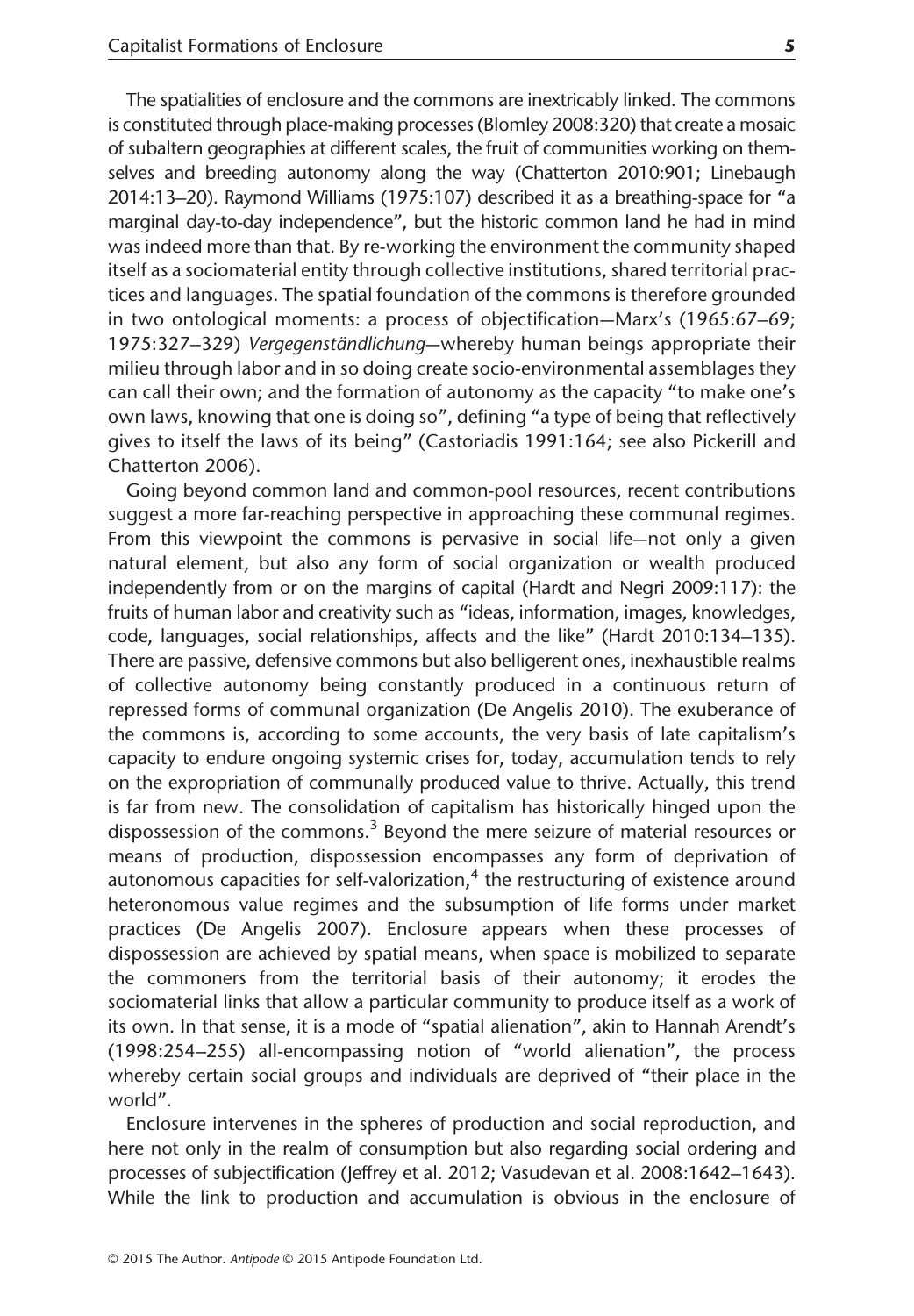common land and other material resources, more attention needs to be paid to the concomitant articulation of enclosure to underlying strategies of proletarianization and labor precaritization, market expansion, the disciplining of social conflict and social normalization. Of course these dynamics do not usually respond to a preconceived, fully articulated plan. By invoking the idea of a "general spatial rationality" inherent in enclosure I refer not to an all-encompassing agenda but to an intrinsic logic of accumulation processes that orients practices in a particular direction so that a map of procedural regularities and effects emerges out of a set of variegated territorial agencies. Enclosure operates as a comprehensive, coordinated effort only at a conjunctural level. In the longue durée it is better understood as the contour resulting from a number of diffuse, discrete practices and representations; but one that, nevertheless, presents a consistent governmental and regulatory structure. This structure is halfway between Foucault's (1977, 1978) notion of dispositif and Althusser's (2014) appareil. On the one hand enclosure operates as a constellation of loosely linked procedures that become temporally condensed around particular governmental conflicts and are transformed and reassembled as these conflicts evolve. On the other hand let us not forget that enclosure is fundamentally an ingredient of hegemonic projects aimed at the subjugation of antagonistic social spaces; that dispossession and displacement are usually not an unintended damage of enclosure but a strategic goal, functional to class hegemony at many levels; and that, even if the state is not absolutely indispensable, the most far-reaching and neatly strategic enclosure campaigns in history involve extra-economic force and state institutions, discourses and knowledges as essential tools to tame spaces of communal resistance.

The analysis of enclosure also has to address its morphological diversity. Just as any other territorial practice, enclosure relies on the distribution and regulation of limits and codes that underpin state- or market-based normalizations of social space. This boundary-making practice is not static; it undergoes continuous transformations. There are evolving enclosure regimes with particular material typologies, embedded in a historical dialectic whereby capital dismantles preexisting demarcations and creates a new system of boundaries, subsequently reworked again and again (Harvey 2001:246–247). The technical nature of these boundaries is highly variable in time. Part of the recent literature on the topic presents a fixation on walling which is somewhat misleading, for not all the spatial attacks on communality require walls, and not all walling practices are connected to the extinction of the commons.<sup>5</sup> A wider perspective on the historical typology of boundaries mobilized by enclosure helps us understand how they work in relation to particular governmental strategies. There is a range of spatial and technical solutions including physical and virtual boundaries, locked borders, porous membranes and zones of flow respectively aimed at closing, regulating or releasing particular processes (Mezzadra and Neilson 2013:3). These mechanisms may pursue exclusive or inclusive goals, the displacement or the fixation of a population to territory and so forth. The point for research, as we will see, is to determine the political-economic conditions that trigger each of these particular formations of enclosure, the techniques they mobilize and how they seize preexisting commons.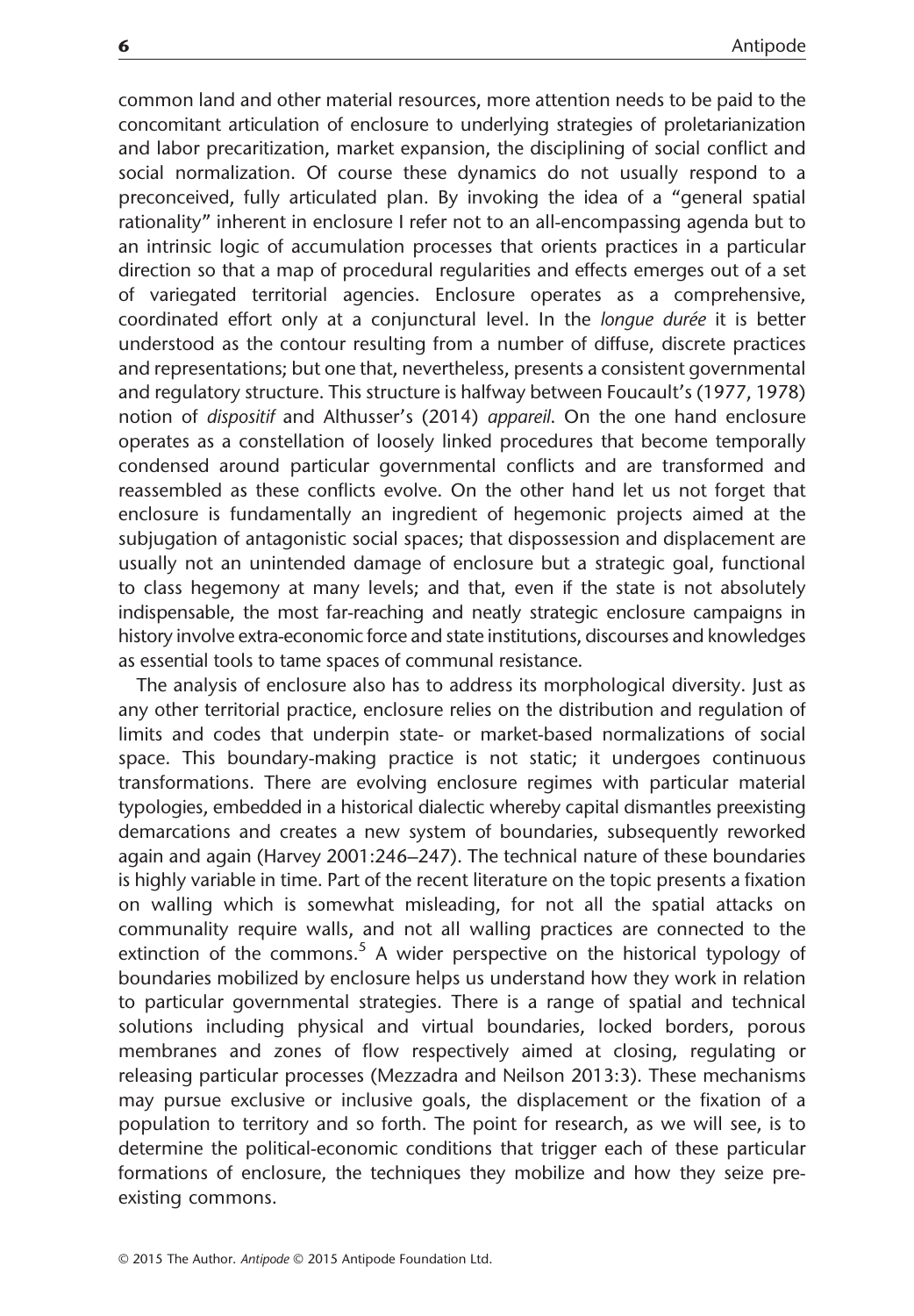In the discussion below I present enclosure as a process of de- and re-territorialization with variegated scalar effects in time. Enclosure's work of subsumption is deployed through practices of territory whereby state and market rationalities penetrate—and create—diverse scales that in turn recast and regulate production and social reproduction in a particular fashion. The notion of territory constitutes perhaps the most relevant conceptual bridge to enclosure's spatialities; its political valence provides an immediate linkage between space and power, emphasizing the centrality of both strategy and state intervention to this nexus (Gottmann 1973). Territory is conceived here as a practice of horizontal structuration that governs and regulates space through a system of boundaries—both material and immaterial—and according to a strategy of domination and control over resources and population aimed at securing the hegemony of a social group to the detriment of the autonomy of others (Raffestin 1980; Sack 1986). Elden (2013) suggests that territory is better understood as a political technology incorporating not only political-economic and strategic aspects but also legal and technical instances. This viewpoint resonates with the conception of enclosure as a territorial practice involving amongst other procedures the measurement, allocation, design and legal regulation of space. However, my approach differs from part of the literature in that I understand territory beyond the nation-state and the national scale, as an effect we can attribute to diverse agencies and trace across a range of scales from the planet to the body. Several principles support this approach. Scholars maintain that (a) territory is a shifting concept, subject to constant evolution and re-structuration in diverse regulatory and political-economic contexts, and undergoing a process of fluidification since the mid-twentieth century (Gottmann 1973:122, 126–127); and (b) that even when the nation-state remains the key actor mobilizing territory, its practices increasingly rely on complementary agencies and use techniques scattered across a range of scales (Weizman 2007). If territory is the quintessential articulation of space and power and we consider Foucault's (1978) account of the latter as a fluid percolating the whole social formation, then we cannot identify territory with only one of its agencies and scales. But, even within a state-centric perspective, the move beyond national scale is necessary, for the ongoing disassembling and reassembling of statehood across different scales demand that we pay attention to the diverse levels and realms of social life under its influence through successive stages of capitalist accumulation (Brenner 2004).

The narrative that follows is organized by means of several scalar "cuts" to illustrate the significance of scale to enclosure's diverse territorial techniques. Of course by slicing the scalar extent of space I do not pretend that scales are impermeable or predetermined, since they are always intertwined, overdetermined and opened to contestation and transformation (Brenner 2009). Indeed their interrelation with territorial practices such as enclosure allows grasping the process of vertical structuration as it unfolds. Any procedure of enclosure usually impacts on several interrelated scales. In fact, as will be seen, enclosure is not only influenced by and distributed across several scales. It is a rescaling agent itself, a technique that reorganizes sociospatial hierarchies and produces new scales and scalar configurations by subsuming the commons in broader value chains.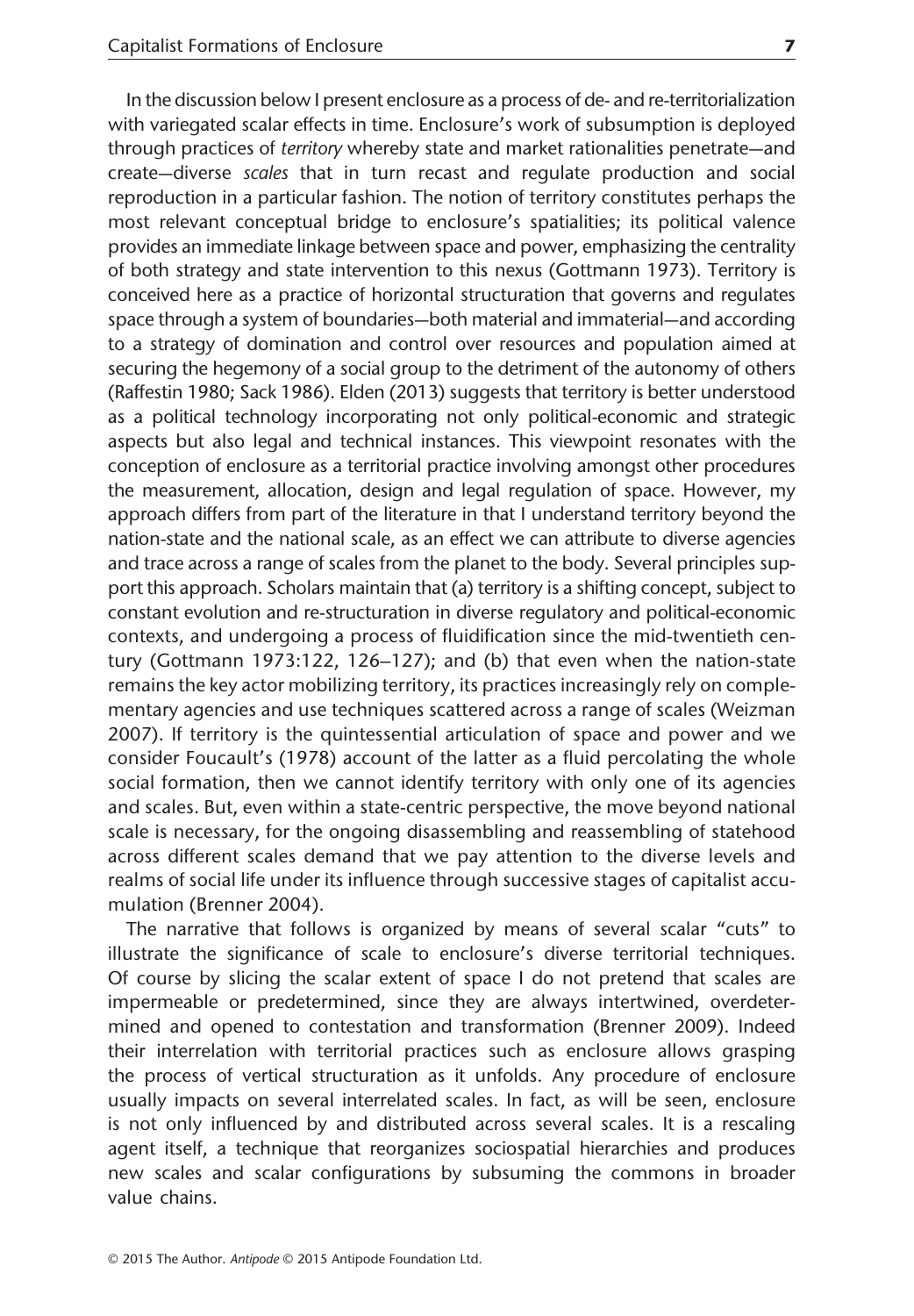# Planetary Land Grabs: The Dispossession of Common Resources at the Margins of Capitalism

Our first probe leads to the outer frontier of capitalism, where enclosure reworks the boundaries between antagonistic economic regimes to ease the system's expansion. As an inaugural moment opening up peripheral spaces to capitalist value regimes, this formation can frequently be identified as an ex novo enclosure—an original subsumption in the capitalist logic, later deepened by successive waves of ongoing enclosure (Sevilla-Buitrago 2013). This ex novo moment usually operates on large scales—from the regional to the global—and pursues the dispossession of material commons, typically land and other resources which are key to the reproduction of livelihoods out of the market but also strategic to the consolidation and survival of capitalism. Hence at this level enclosure presents its simpler but also its more painful inflection: the crude separation of communities from basic means of subsistence and autonomy, often through a "profound remaking of the socioecological universe of agrarian societies" (Makki 2014:80). Either in a deliberate or collateral fashion, these enclosure formations combine effects in the spheres of production and social reproduction.

Although large-scale land dispossession predated capitalism, new features emerged in the late seventeenth and early eighteenth centuries that had been previously deployed only in a rudimentary form: amongst others, a more methodical reliance on legal frameworks that legitimized dispossession and a systematic deployment of new techniques of survey, representation and land apportionment (Alden Wily 2012; Marx 1976:885). This shift was underpinned by—and in turn fed—the consolidation of modern states as territorial agencies fostering a new rationale of abstraction and calculation (Elden 2007), contributing to intensify land commodification and to dilute its traditional cultural significance. The path towards spatial homogenization was open.

English parliamentary enclosure is a paradigmatic example of this set of formations, a template for a whole historical regime of enclosure (Sevilla-Buitrago 2012). Following centuries of piecemeal, locally negotiated enclosure bound by moral economies which preserved part of the commons for its role in sustaining social order in the parish—the parliamentary form of enclosure mobilized state power to reterritorialize the countryside, removing the remnants of common land and communal institutions (Turner 1984). Several concomitant transformations were at play in this process: amongst others, land use intensification; the forcible extension of market economy and the wage relation as a result of the removal of communal usufructs; the penetration and expansion of urban capital in the countryside; and the adoption of a new normative framework transferring negotiations from parish institutions to the parliament. During the eighteenth century parliamentary acts superseded other forms of enclosure, especially in regions whose territorial organization—field systems, property structure, proportion of common land, etc—proved more resistant to marketization (Homans 1969). In short, parliamentary enclosure rationalized the spatial fabric in order to erode difference and normalize territorial regulations so they became readable for both the state and capital—a new apparatus of calculation, simplification, sovereignty and coercion that would be replicated elsewhere afterwards.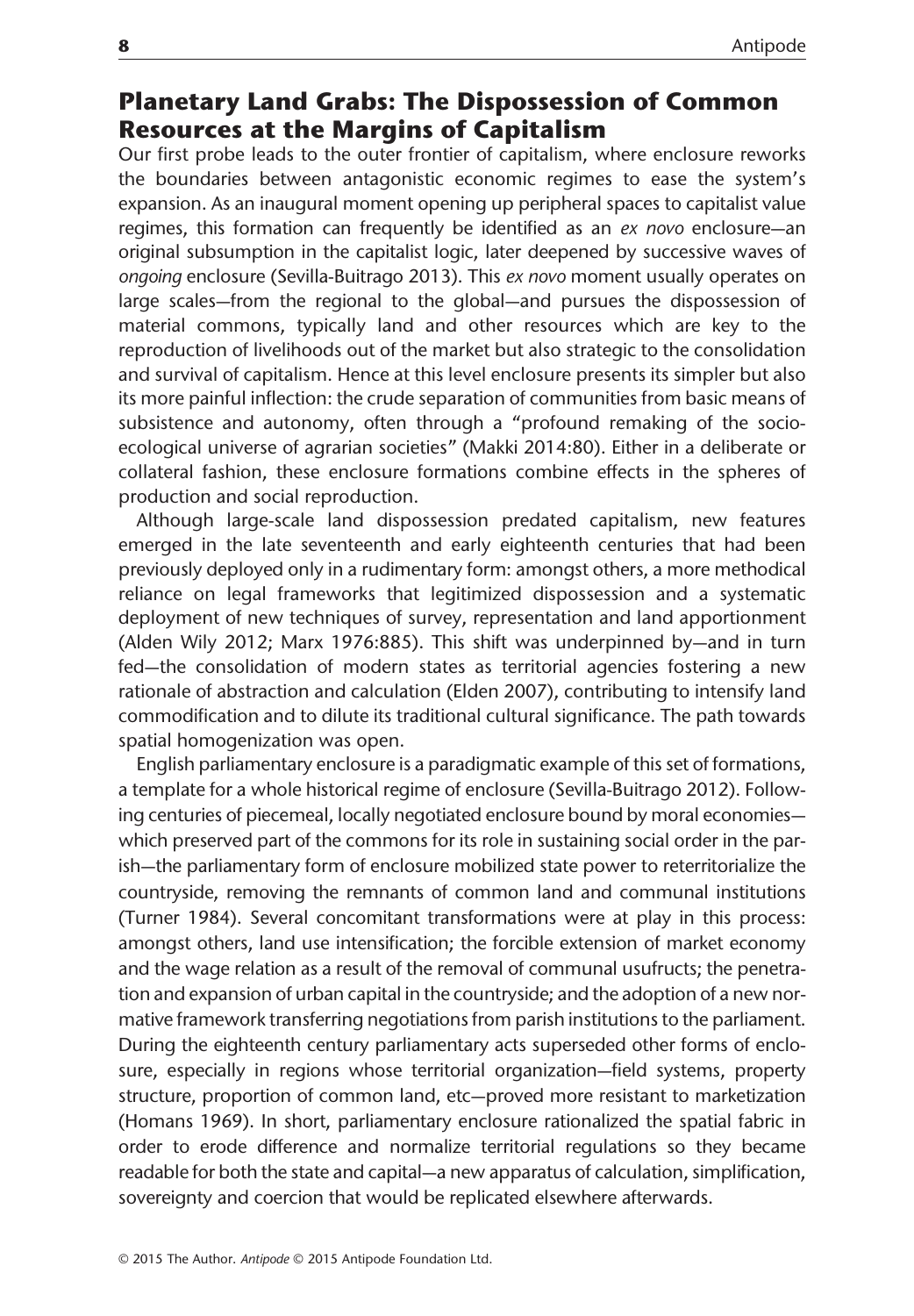This experience also illustrates the scalar agency of enclosure. The intervention in particular regions fueled the creation of new national grain and labor markets and "relocat[ed] England … within a much larger circle of the world map" (Said 1994:83) as an international trade hegemon. But enclosure also had a considerable impact on household organization—linking rural cottages to urban flows of capital within putting-out networks of industrial domestic work—and on communal bonds and the way they shaped rural subjectivity—fostering the detachment of the individual from the community (Neeson 1993). In the first half of the nineteenth century the passing of general enclosure acts reinforced its availability as a territorial common denominator within a homogeneous national regulatory framework. During this period, enclosure was increasingly used in the creation of new transportation infrastructures and many emerging industrial agglomerations resorted to it to implement urban development in the city fringes (Kain et al. 2004:7). More importantly, the rationale and technical background of enclosure were mobilized in contemporary colonial campaigns to reconfigure extant territorial formations overseas. The dispossession of English commoners was the template for the usurpation of indigenous land in the colonies (Linebaugh and Rediker 2000:44; Thompson 1991:170, 173–174). However, the globalization of enclosure involved major departures from previous regimes: first, the state was even more actively present as issues of sovereignty and military force, and the necessity for big-scale schemes became crucial in the imperialist quest; second, the uneven geography of colonization and the shifting international division of labor downgraded the role of social reproduction in the periphery, rendering proletarianization a collateral, not a strategic aspect of the process (Guha 1992:172). The trend, of course, was not limited to Britain. All European Great Powers were somehow involved, for instance in the chain of land rushes in Africa, facilitating the dissemination of private capital in the continent to the detriment of native cultures (Alden Wily 2012).

Far from remitting, this process has intensified on a global scale in the latest wave of land grabs which, depending on context, work either as ex novo enclosures or as new rounds of dispossession in previously enclosed areas. Borras et al. (2012:851) define current land grabbing as:

the capturing of control of relatively vast tracts of land and other natural resources through a variety of mechanisms … that involve large-scale capital that often shifts resource use orientation into extractive character … as capital's response to the convergence of food, energy and financial crises, climate change mitigation imperatives, and demands from newer hubs of global capital.

Identified as the latest spatial fix of a crisis-prone system (McMichael 2012:684), the global land grab involves the penetration of corporate investors—usually governments and firms, sovereign wealth funds and investment banks—in foreign countries in Africa (Makki 2014), Asia (Hsing 2010:181ff.; Levien 2012), Latin America (Borras et al. 2012) and the former Soviet Eurasia (Visser and Spoor 2011). The role of these countries' states as facilitators is key to the process, ranging from the implementation of investment-friendly legal and fiscal frameworks, to active involvement through expropriation and eminent domain, to the building of support infrastructure and other projects. As was the case with English enclosures,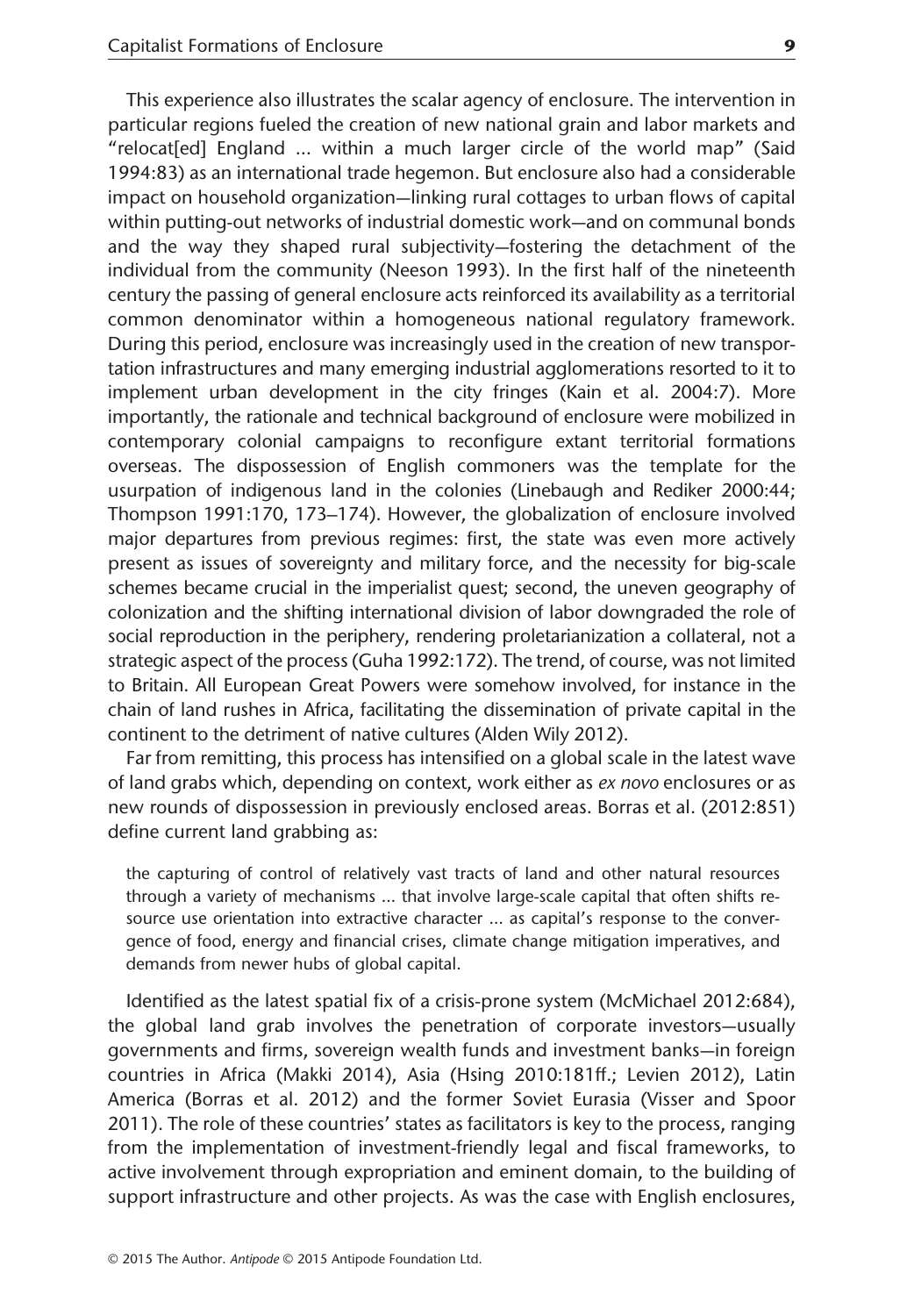the state's blending of regulatory simplification, sovereignty and coercion eases the entry of capital in strange territories that usually lack preexisting formal land rights or include abundant forms of communal tenure (Borras et al. 2012:858). However, the institutional implications are fundamentally different from previous formations of enclosure, for global South states usually mobilize their sovereignty to create schemes that actually undermine it, by surrendering normative and economic prerogatives to land investors.

As was the case in the past, commoners, squatters in traditionally vacant public land and expropriated smallholders or those outcompeted by big operators are the direct victims of land grabs. But in these new experiences "accumulation by displacement" is not matched with a parallel process of proletarianization, for post-enclosure activities are usually non-labor absorbing and many countries present a very slow pace of industrial development (Araghi 2009; Li 2010). However, while the dispossession of great masses of the global peasantry may exceed the strategy behind land grabs, social (under)reproduction and these new pools of surplus populations are still functional to a further restructuring of the international division of labor, as illustrated by the recruitment of foreign indentured workers to cultivate grabbed land (Li 2011). Finally, as was the case with English enclosure, the recent wave of land grabs is not only associated to the subsumption of natural and rural regions under the influence of urban centers, but also has a direct impact on urban agglomerations themselves as their legal and managerial procedures are used in the creation of special economic zones, high-class housing developments, tourism complexes and infrastructural networks (Levien 2012).

#### Taming the Street Commons: Urban Enclosure and the Normalization of Publicity

Lower scales of analysis reveal the inadequacy of conventional depictions of enclosure as a mere dispossession of material resources. Undoubtedly, processes of commodification and privatization of space abound at the city and neighborhood levels (eg Hodkinson 2012), let alone crude acts of physical enclosure such as gated communities and other fortified enclaves. Yet, the most far-reaching attacks on the commons at this scale mobilize the production and regulation of publicity—not its extinction—as a key instrument to create new urban orders and dismantle collectively appropriated spaces (Sevilla-Buitrago 2014). From the planning of residential milieux to the regulation of a spatial economy of collective pleasures, the city and the neighborhood have been quintessential scales for the enclosure of social reproduction since the onset of nineteenth century urban reform. However, recent decades present an increasing prominence of direct accumulation strategies as urban systems undergo their own particular crisis of social reproduction. As was the case with bigger scales, enclosure formations emerge at the local level as a state apparatus consolidating previous, scattered private initiatives, develop into a wide-ranging system of governmental regulation, and finally adopt practices of mixed governance in recent stages of capitalist development.

Urban space constitutes a factory for the production of social and cultural commons, "its source … and the receptacle into which it flows" (Hardt and Negri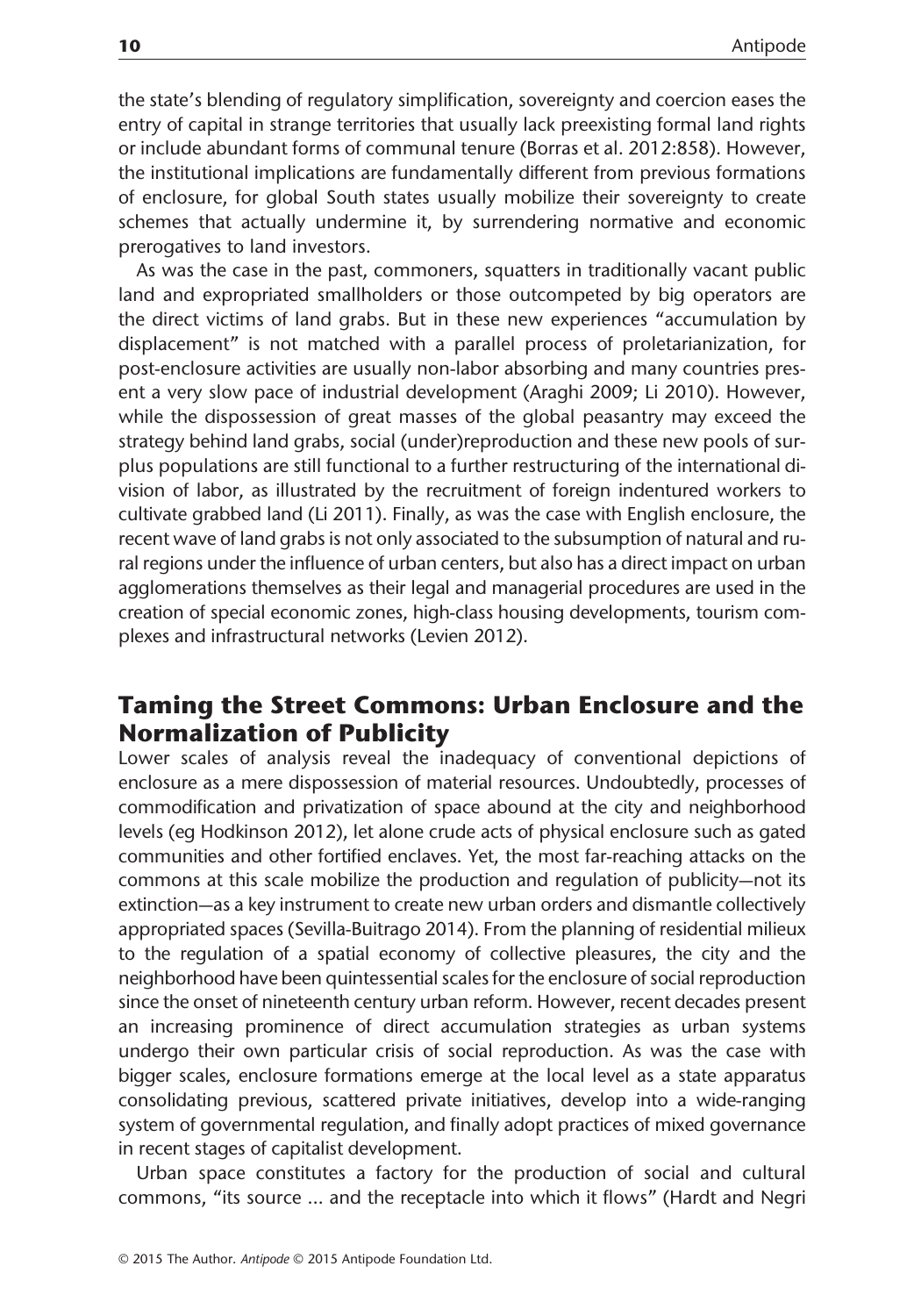ations of space. Despite its idealized character, Lefebvre's depiction is relevant as an account of the everyday spatial practices that assembled pre- and early industrial urban worlds, where users endowed places with meaning through a spontaneous coproduction of public space. Capitalist urbanization has gradually alienated the popular classes from this form of appropriation in several concomitant ways. Industrialization and mass migration triggered a major wave of displacement and uprootedness, eroding traditional place-attachments and their communal logics (Lembcke 1991). The valence of the urban as a collective work was, however, reproduced through novel practices of commoning as the newly arrived to booming industrial centers managed to rework the urban fabric to their own interest, turning it into a commons amidst a hostile context. The streets were fundamental economic devices for "those who … literally 'pick[ed] up' their living in [them]" (Mayhew 1851:3): a workplace, a means of production and "a ready market" whose "avails [were] carried home as the earnings of honest labor" by "makers of something out of nothing".<sup>6</sup> The ways to make ends meet were "so multifarious" that the bourgeois mind was "baffled in its attempts to reduce them to scientific order" (Mayhew 1851:3). The elite were not only puzzled by informal street economies, but also appalled by the (im)moral contours of working class socialization in public space, and terrified by the intensification of riots and political unrest (Scobey 1992). While not without contradictions, these social and political commons hinged upon community networks and neighborhood solidarity, in turn underpinned by collective appropriations of space.

The response came in the form of a state-driven effort to understand, codify, tame and normalize public space by eradicating subaltern control thereof (Baldwin 1999; Daunton 1983:266ff). Urban reform used space to "improve" and "civilize" the poorer classes according to elite behavioral codes (Ladd 1990:2; Upton 2008:7). In doing so, it unleashed a new enclosure archipelago. Parks were perhaps the most notorious example of early attempts to project bourgeois decorum onto public space (Bedarida and Sutcliffe 1980:385), especially in the US where figures such as Frederick Law Olmsted campaigned for a concerted state crusade to create "places … for re-unions" (Olmsted 1854): inclusive, "democratic" landscaped areas that would "weaken the dangerous inclinations [of the] lawless classes of the city" (Olmsted 1971:96). The first generation of interventions followed the pioneer Central Park in its attempt to produce not only a place, but a whole regime of state-monitored practices and deportments around it. Parks were meant to work as enclosures by neutralizing the street commoning not only on their grounds, but beyond, instilling visitors with new codes of behavior that would irradiate change to "the city as a whole" (Olmsted 1971:66). The scheme proved futile in most cases. The street commons waded their way into the heart of parks. During the Progressive Era, a new generation of initiatives would reinforce the disciplinary aspects in small, more manageable parks and playgrounds located in the midst of working class neighborhoods (Bachin 2004:127–168).

Indoor leisure became another important field for the regulation of behavior. From the seventeenth century on popular festivities and expressions of collective joy had been frequently harried from the street (Stallybrass and White 1986:176),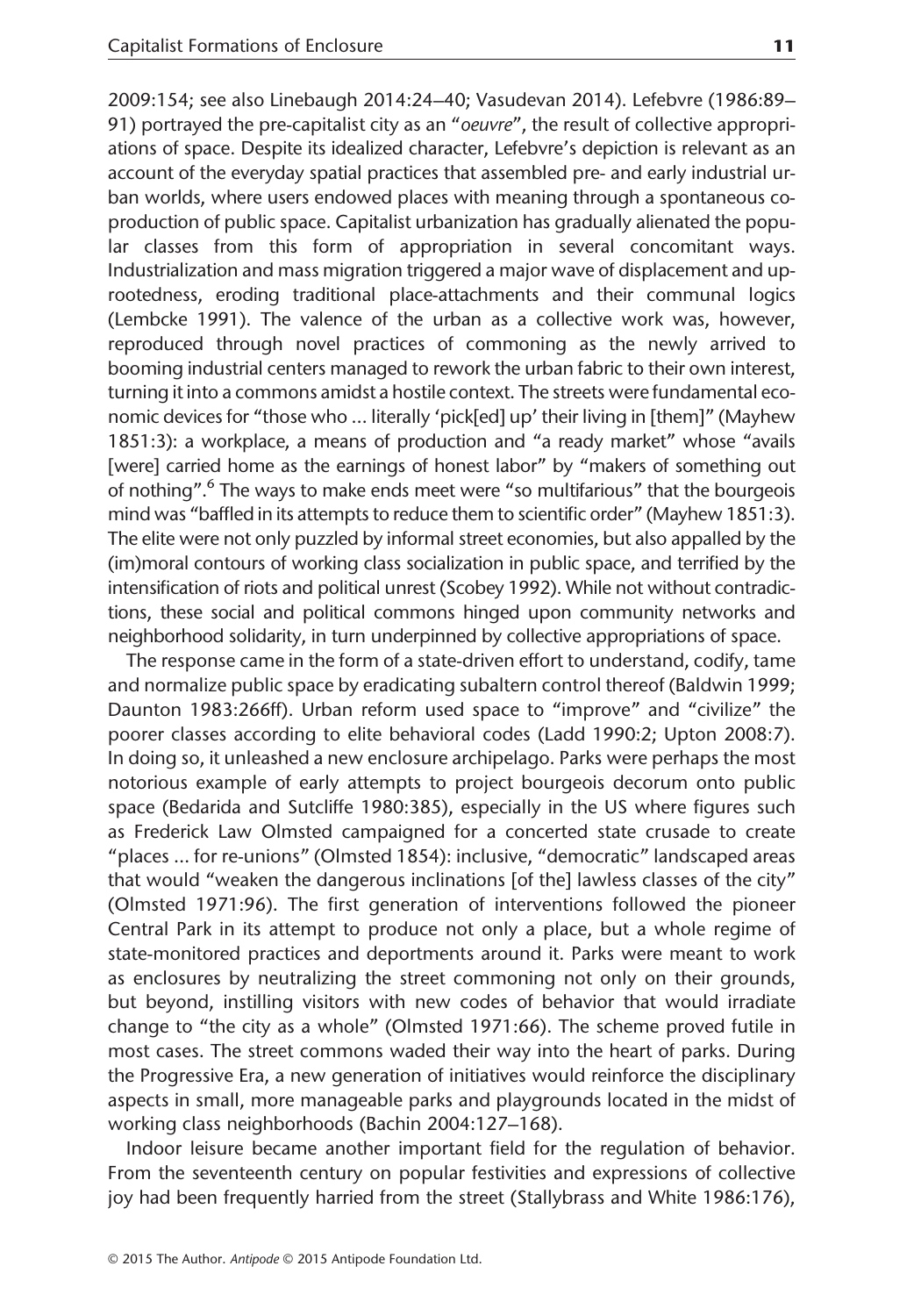but during the nineteenth century legislation and police surveillance also fell upon private locales. There, an already enclosed festival spirit was rapidly developing into a new commons of working class solidarity, promiscuity and unruly delight—the killing of carnival politicized the tavern and the popular theater. German cities provide an interesting example of state attempts to suffocate popular amusements through a resignification of space as they shifted from one form of commoning to another in response to repressive regulation. At a time when the ban on socialist organizations was channeling discontent into amusement spaces and entrepreneurs complained about the unproductivity of hungover workers, the local state required the presence of policemen in popular theaters and limited the opening hours and number of taverns in working class neighborhoods (Glovka Spencer 1990). When theaters and taverns were transformed into Tingel-Tangel locales and co-op proletarian Schnapskasinos, new ordinances were passed to close them. Beyond working class neighborhoods, building and activity regulation was also used in more inclusive venues such as music halls, where "street" women rubbed shoulders with middle- and upper-class sporting men. Here reformers strived to produce passive, orderly audiences out of an undifferentiated mass of rowdy spectators that used culture as lubrication for social interaction (Jerram 2011:177–185).

This trend, along with the zoning-induced disappearance of productive spaces and other activities, recast the neighborhood at the lowest possible threshold of sociability (Lefebvre 1986:365). Urban reform fused the improvement of dwelling conditions in working class districts with the removal of their popular content (Polasky 2010:41–75; Varga 2013:152–163). Gradually, the material misery of the slum was substituted with the social misery of the planned development (Lefebvre 1996:178). The process implied a profound redistribution of centrality understood as the co-presence of multiplicity and autonomous appropriations of space—in the urban structure, removing the conditions of possibility for a popular commoning of the street. The disappearance of complementary activities in working class neighborhoods and their peripheralization ran parallel to the hatching of new consumer palaces in city cores—department stores, movie palaces, and so forth—and downtown tertiarization. Later, under state aegis, the new avant-garde model settlements and the dull offspring of satellite units and new towns reinforced the uneven redistribution of urban centrality. In Germany, even trade union housing cooperatives built their most outstanding developments for the middle class (Meyer 1980), tinging daily life with a shade of dim boredom. Corrupting their right to centrality, the new Angestellten (white-collar workers) would escape at night into the downtown lights, pursuing a "world … cleansed … of the dust of everyday existence" (Kracauer 1998:93). With the deepened erasure of the neighborhood commons after World War II, the urban was ready for a heteronomous recoding in the framework of mass-consumption societies of the spectacle—the Neue Sachlichkeit led into the city rendered as a system of objects.

Urban dispossession has been reproduced in cruder forms in recent decades under the banner of gentrification. In the previous section I referred to regionalto-global formations of enclosure as the "extensive" frontier of capitalism. Gentrification shows how capitalism also creates inner frontiers by reworking its spatial fabric at the urban level (Smith 1996). The complexity of urban enclosure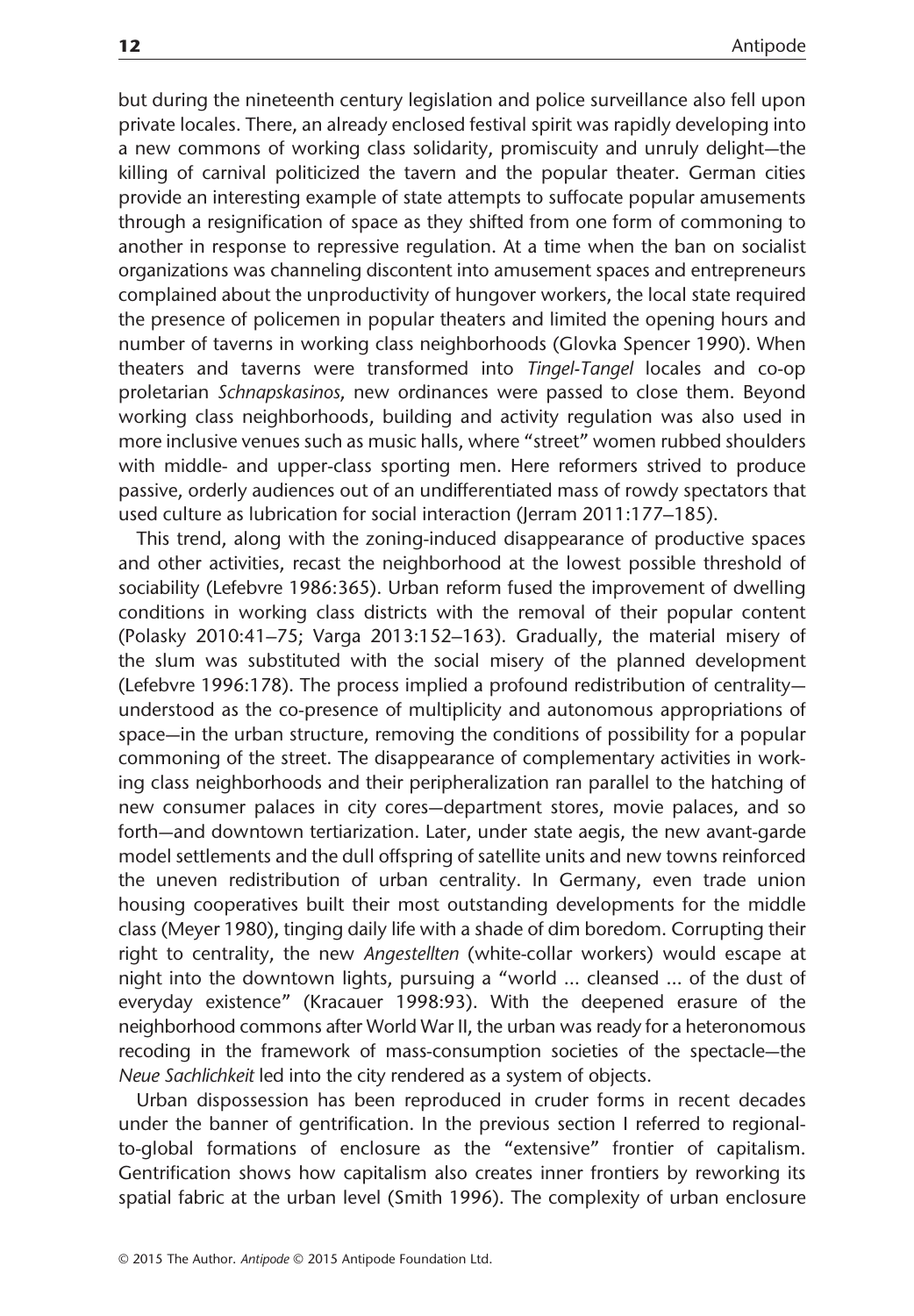is palpable in these processes. While the critique of gentrification usually focuses on the displacement of neighbors, it could be argued that what is at stake is not only the eviction from particular spaces, but also the deprivation of certain spatial skills, the ability to use space to reimagine the neighborhood by producing new common worlds. Since the mid-nineteenth century, urban reform and modern planning had strived to repress and discipline the people's creativeness and capacity to re-common the industrial city in order to eke out a living. In 1968, immediately after Lefebvre portrayed the eclipse of the city as a creative work of popular appropriation, students and workers in Western countries took to the streets in a chain of revolts vindicating the revolutionary valence of imagination. However, this very creative potential has been turned into a vector of monitored urban change under postmodern urbanism's neoliberal governmentalities. In its connection to gentrification, the rise of so-called creative urbanism gestures towards the subsumption of spatial creativity as an engine for urban restructuring and capital accumulation.

Finally, along with the enclosure of creativity as a common skill, postmodern urbanism extends the scope of enclosure by subsuming urban identity—branded as a touristic or real estate asset in the form of authenticity or multicultural hybridity—and appropriation itself—through institutionally orchestrated participatory urbanism or the monitoring of the urban commons by middle class urbanites (Newman 2013) as generators of exchange value. Despite the emphasis on difference and uniqueness, the overall outcome of these approaches—routinely articulated through standardized policy (Peck 2005:752)—is usually a further homogenization of urban worlds.

# Household Enclosures: The Implosion/Explosion of **Domesticity**

It is only with great caution that we can take our exploration to lower-scale formations of enclosure. Home provides an especially ticklish example. Its identification with a building-level scale is controversial.<sup>7</sup> Tinged with the immediacy of everyday practices and ideologies of dwelling, domestic territories may look stable today, but their limits have been historically fluid. Home spatialities have been relentlessly reworked and show a particularly complicated genealogy. Capitalism has used them as a battlefield to regulate its own boundaries with the household mode of production, rescaling homes to achieve specific articulations of urban and bodily levels of social production and reproduction. Initially, capital relied on the crutches of this "informal" mode of production as an auxiliary support to guarantee basic needs of the working class, getting rid of them, throwing them away and turning home into a new frontier of accumulation once social order was secured from its molecular core. This process was partially deployed through a gradual subsumption of communal forms of household organization which were spatially insulated, preserved, consumed or destroyed in successive rounds of enclosure. As described below, the creative destruction of regimes of domesticity produced the implosion and subsequent explosion of home across the city. Throughout this process, the household has been reassembled at different scales in successive historical periods; indeed, domestic geographies can be understood as a historically variable scalar effect of particular formations of enclosure.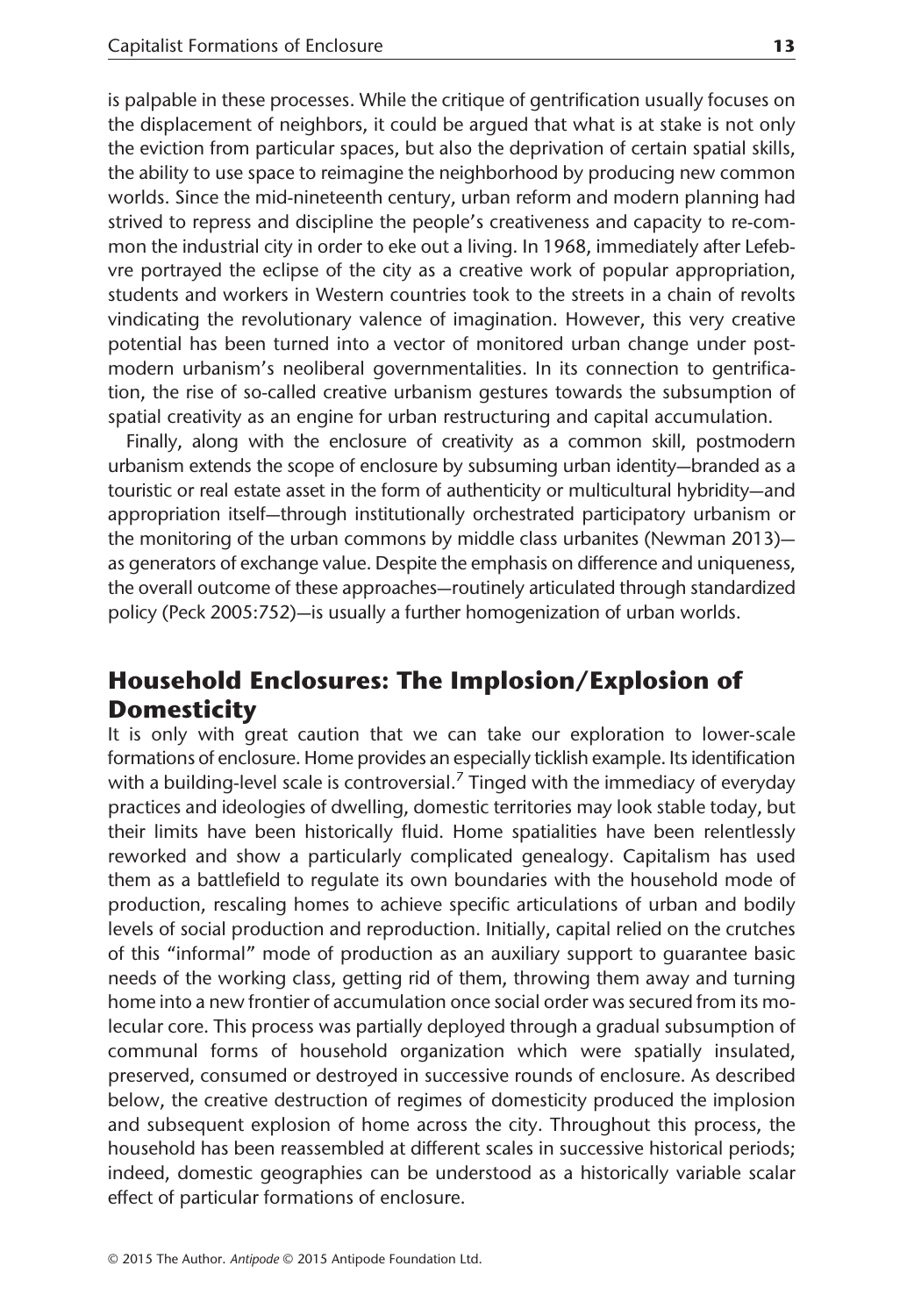The equation of home with the private residence followed an intricate path in the Western world. Capitalist domesticity developed unevenly and along class lines, following a similar logic to the one Foucault (1978:121–124) identified in the emergence of the dispositif of sexuality. The bourgeoisie opened the path in the late seventeenth century, followed by an inchoate middle class in the early nineteenth century (Lukacs 1970:624–625). Only later, with the emergence of hygienic and social conflicts, would the scheme be enforced on the lower orders through an enclosure of working class housing. But before these episodes, production requirements and the social interaction of extended families made the abode—or a part thereof—a public place. Concomitantly, many household functions spread beyond the private plot into the city streets. The inner spaces of the medieval house were poorly differentiated, multi-purpose chambers where familiar and strange bodies could mingle in a series of activities, from business and everyday chores to feasts and intimate rituals (Rybczynski 1987:25–28). From the seventeenth century on, the home underwent a profound transformation. A new social and economic division of space segregated residence and workplace, and novel forms of subjectification through spatial isolation proliferated in a number of institutions (Foucault 1977; Mumford 1946:114). Articulating a political economy and a political anatomy of space, bourgeois domesticity mirrored these broader shifts along two axes: from without, the household experience was secluded from the urban realm as a private sphere, incorporating a new gender division of space that linked home to women and public space to men; from within, it was articulated to the production of new identities and corporealities through the subdivision in specialized rooms.

The dissemination of this scheme beyond elite domiciles was slow and required strong regulatory efforts. The lower classes were relatively unaffected until the midnineteenth century. The radical commoning of urban space described in the previous section was in fact a by-product of new dwelling conditions. In popular districts the divide between private and public realms was porous. The gradual removal of the urban commons from public space turned the home into a last-recourse breathing space away from the increasingly surveyed streets. The enclosure of extended homes in the private residence and the rescaling of the functional unit of social reproduction from the community down to the nuclear family generated the family commons as a response. Home's duality as prison and haven (McDowell 1999:88–89) would mirror this double movement of enclosure and commoning.

Females held sway over this household commons. At a time when the doctrine of separated spheres conferred new implications to the notion of "public women" (Upton 2008:316–317), their residential enclosure eclipsed the collective skills underpinning their previous reinvention of the popular community (Stansell 1987). Women, however, managed to reproduce that vital force indoors, preserving a realm of domestic production, cooperative arrangements, care and affect away from markets. During the first half of the twentieth century—except under war conditions states protected the consolidation of this defensive type of commoning as a crucial crutch of the Fordist regime of social reproduction (Kessler-Harris 2003). Lefebvre's (1986:269) allusion to the recasting of home as a residual outlet for sociospatial appropriation away from outdoor dominated space gestures precisely towards the besieged and increasingly encroached character of this new commons, showing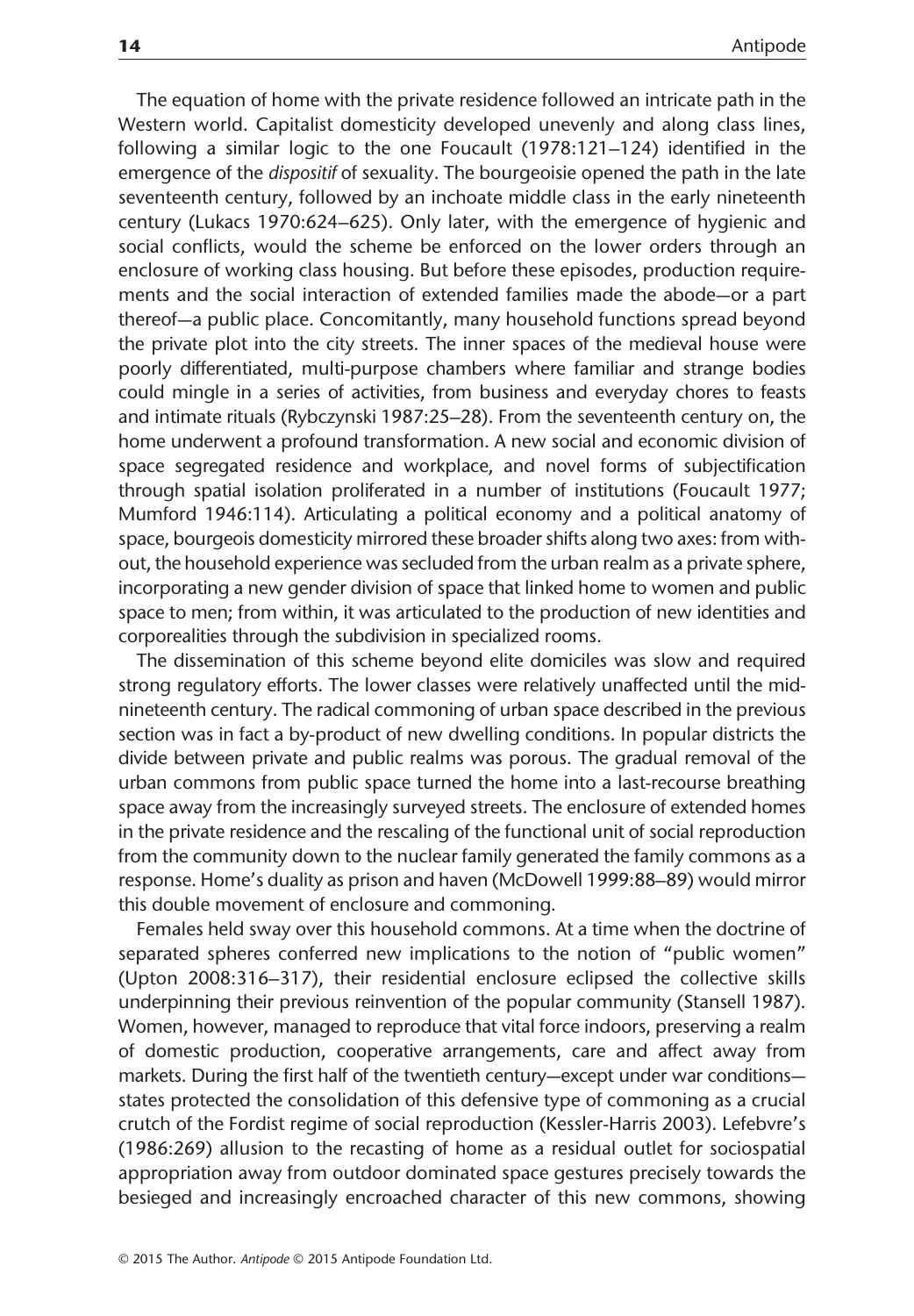that not all communal expressions are ideal nor do they mature under conditions of their own choosing.

The domestic commons developed within a convoluted context. Women had to face social workers' and, later, architects' attempts to impose a regime of "correct" domesticity, designed to discipline the users' capacity to shape their environment. Experiments in model homes, the architectural avant-garde and later the first social housing programs had an essential role in this effort to implement a Taylorized dwelling (Frederick 1919). The search for "the lowest possible threshold of tolerability" (Lefebvre 1986:364) in new forms of residence had a popular slogan in Weimar Germany: Existenzminimum, a novel code to deploy a disciplined bodily choreography in the functionalist home. $8$  These tests would serve as a template after World War II, when the widespread suburbanization of working and middle class housing normalized insulated domesticities. With the household stabilized as a basic unit of social order, it could be transformed into a new niche for accumulation, triggering a further erosion of the domestic commons. Now states moved into the background as markets took the lead debilitating the commons not by crude discipline but through liberal seductions. The equipment of residences with postwar mass-consumption devices reterritorialized home geographies, eclipsing some aspects of women's control of the household and forms of family interaction and cooperation (Hayden 2000:26; 2003: 128–153; Jerram 2011:232).

In recent decades this shift of enclosure regimes has pursued a deepened commodification beyond the material basis of domesticity. Harvey (2009:256) has suggested that "[i]f capitalism only made material things, our houses would not be able to hold them". In the context of new experience economies domesticity is increasingly assembled around services provided by markets (Murtola 2014). Indeed, contemporary dwelling and living conditions in global urban agglomerations reconfigure the traditional spatiality of homes through the geography of access to these markets. The rise of one-person households, the growing mobility of populations in global labor markets, increasingly hectic daily schedules and the reduction of apartments' floor area contribute to rendering the residence a mere cell for physical restoration, while some functions of social reproduction, personal identity and emotion previously attached to family commons abandon the domicile, start circulating across the city and lose their communal attributes. After a long Victorian-cum-Fordist implosion, domesticity explodes and becomes re-urbanized as its fragments are scattered across the metropolis. Both processes are versions of a single dynamic of erosion of communality that mobilizes different formations of enclosure. Compared with the disciplinary, state-driven production of a reformed household, the new "outsourced" domesticity ebbs and flows with market trends as particular aspects thereof become embedded in a commodity system. Its morphology is paradoxical. Just as capital destroys the limits it created at an earlier stage, so this "weak" form of dispossession perforates previously insulated assemblages of social reproduction.

With their fragmented spatial basis and their fractured regimes of affect, the emerging post-familial landscapes remain suspended between these two formations of household enclosure and their contradictory structures of feeling. The phenomenon appears with different intensities across the global North, but is especially remarkable in large East Asian metropolitan areas. Tokyo is a paradigmatic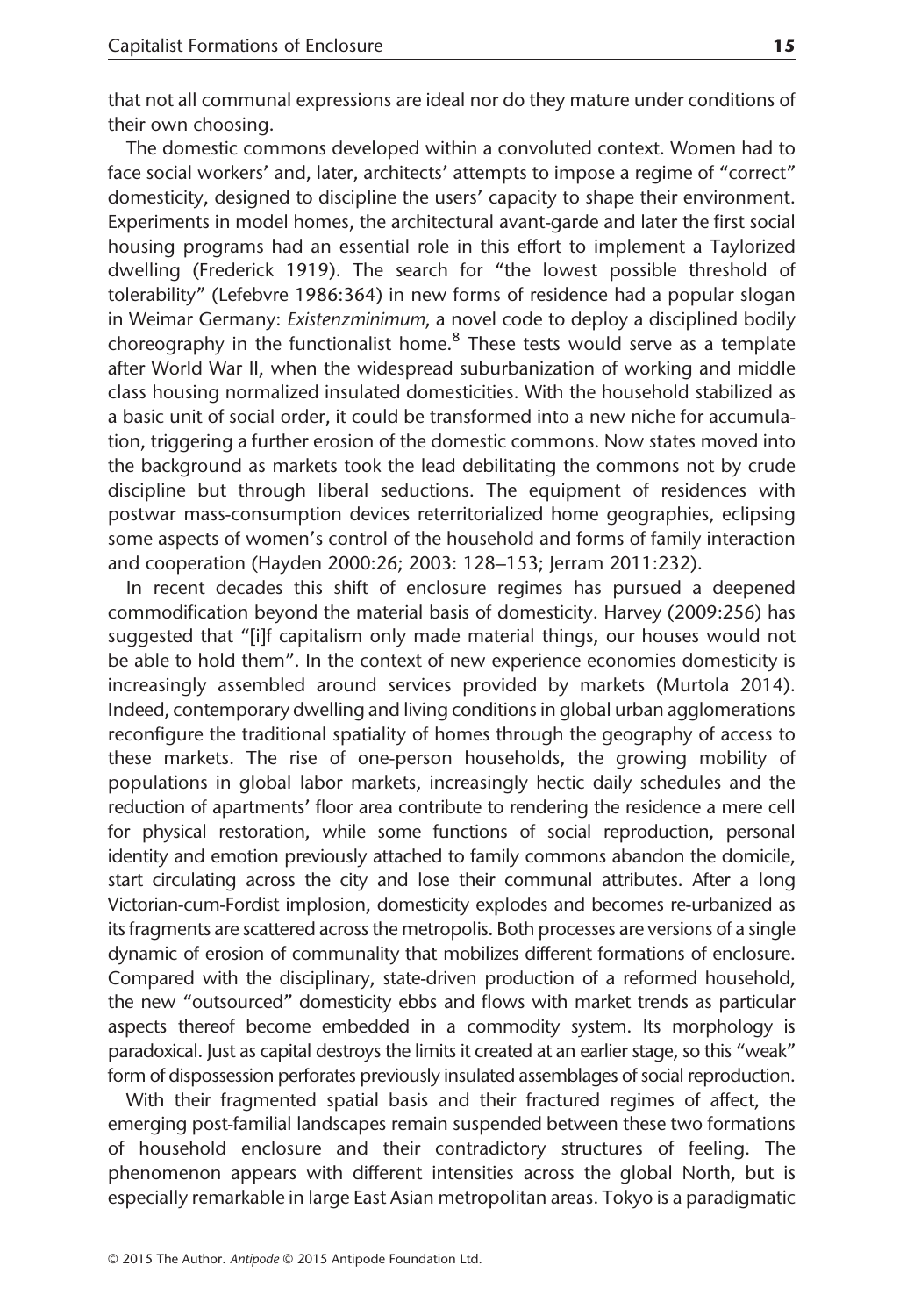case, with a modern tradition in the marketization of domestic experiences since the late 1970s, when commercial venues started providing services and renting spaces by the hour as an extension of private residence (Hageneder 2000). "Manga-kissa" stores—cafés offering a large number of small cubicles used by customers to read comics, play computer games, eat, sleep, etc; karaoke boxes—isolated parlors rented by groups of friends to sing and drink; or love hotels—targeted at couples looking for sexual intercourse away from home—have become popular substitutes for livingroom, bedroom or working spaces. Tokyo was also known for "oddities" that are now emerging elsewhere: places where you can rent a pet and a room to play with it, fake partners or parents hired by time slots, co-sleeping venues where a professional cuddler will tap your back, stare at you or caress your head depending on the type of service one pays for, and so forth (see Jaurequi 2012).<sup>9</sup> These phenomena, together with more standard experiences such as "third place" sociality in specialty coffee brands (Bookman 2014), show how commodified "servicescapes" are reworking the geography of domesticity to the detriment of extant forms of household commoning.

#### Conclusions

It is not only the lack of space that prevents me from taking the analysis down to the scale of the body. No doubt, the body is a crucial battlefield of capitalism, both an accumulation strategy (Harvey 2000:97–116) and a space for the production of social order and subjectivity (Foucault 1977, 1978). It is the object of a series of dispossessions throughout history, intensified recently in a wide range of bodily forms of alienation and commodification: from labor to affect power, from the corporeal image and reproductive capacities to sex and sexuality, organs and the genome (Scheper-Hughes and Wacquant 2002). These and many other bodily aspects and functions are regulated, exploited, sold or trafficked, often violently, either on a state-enshrined or illegal basis. However, it remains unclear in what sense these procedures can be regarded as cases of enclosure. To do so, it would be necessary to elucidate how bodies can be understood as a commons, a theoretical challenge beyond the capacity of this article. Some recent contributions conceptualize the body as a social construct and its materiality as a collective product (Butler 1993). Moreover, history provides examples of projects that conceived the body as a source of communal labor or pleasure. Yet, the isolated character of these initiatives and their utopian constitution suggest that the communal valence of the body is more a political horizon than a past condition removed by enclosure.

In this article I have emphasized the need for a more rigorous, spatially nuanced analysis of enclosure, stressing that (1) the use of space to dispossess and erode the commons constitutes a general, recurring feature of the capitalist mode of territorialization; and that (2) the spatialities of particular enclosure formations vary in time, depending on historical-geographical conjuncture and the developmental path of the territory in which they operate. Theoretically, enclosure can be read as one of capitalism's universal territorial equivalents—a means to subsume and homogenize diverse non-commodified, self-managed social spaces under capitalist value-regimes and social orders. Historically, this overall character has crystallized in a series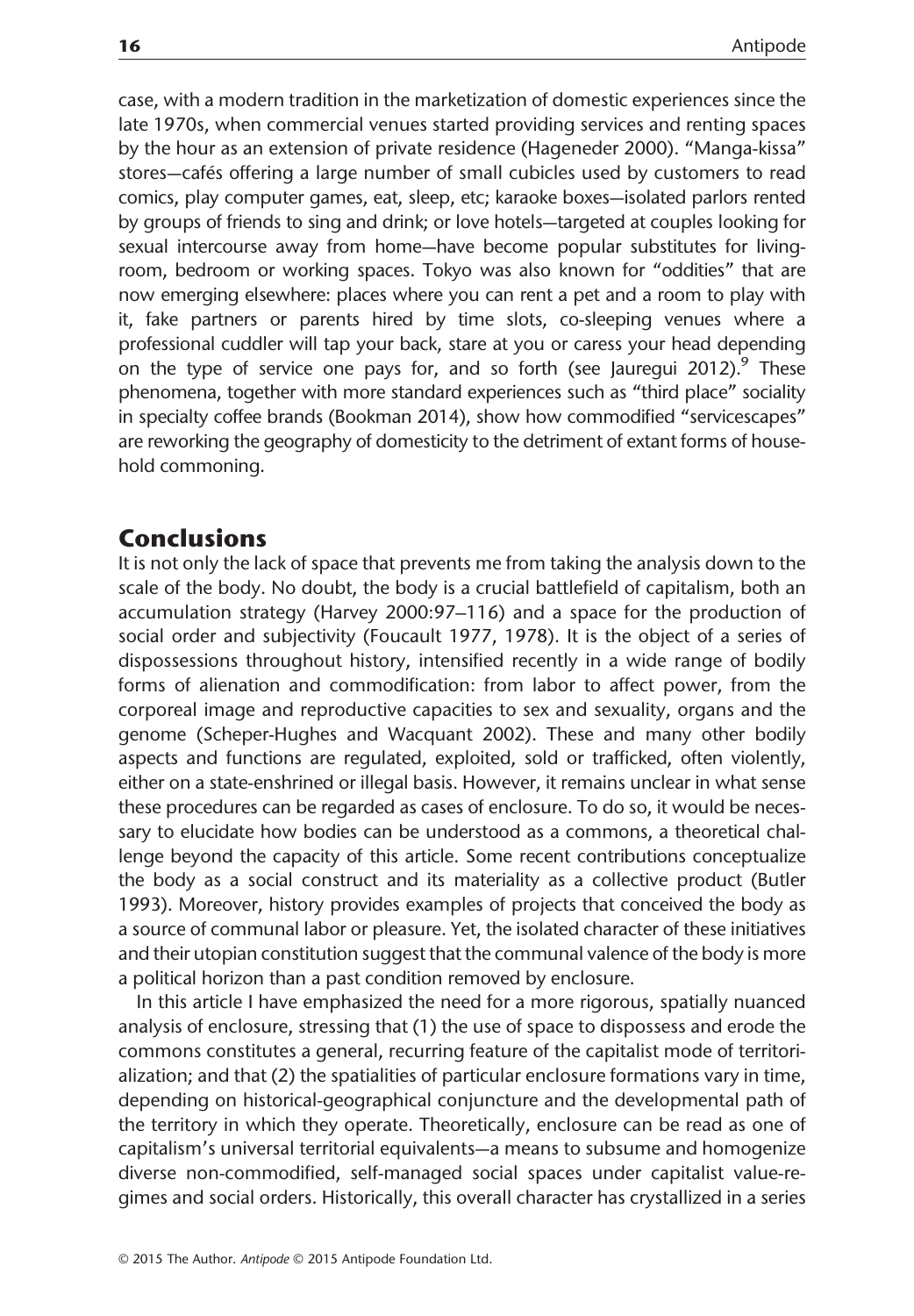of contextually specific formations of enclosure. Further scrutiny is needed in order to establish an in-depth typology, but in light of the illustrations above a series of tentative arguments can be raised to orient subsequent research. Enclosure regimes can be analyzed at least at the following three levels:

- (a) Orchestration of strategies of accumulation and/or regulation of social reproduction: Enclosure's maneuvers tend to combine strategies of production and social reproduction, though specific patterns differ both geographically and historically. When particular enclosure formations privilege one sphere over the other they do not simply disregard the latter but often incorporate it as a function of the main operational urge. More integral schemes blending both approaches are easier to find in large-scale interventions in core capitalist territories and during early stages of capitalism in a particular region. Current spatial divisions of labor complicate this scheme. The seizure of communality and the crisis of social reproduction in the global South—but also in Western deindustrialized regions and global cities' hyperghettos—generate growing masses of surplus populations whose proletarianization remains problematic.
- (b) Enclosure's articulation to state apparatuses and/or market institutions: Enclosure usually appears as a spatial mediation of state procedures and market strategies, making it difficult to isolate simple causal relations between them. However, ex novo formations of enclosure in early phases of capitalist development rely more consistently upon state apparatuses to open resistant non-capitalist social spaces. The nature of the commons under seizure conditions enclosure's interrelation with those apparatuses: material commons—land, resources and the like—require legal mobilizations of enclosure to re-spatialize codes of possession and property; social commons—eg collective appropriations of public space—necessitate police deployments of enclosure to discipline spatial behavior, and so forth.
- (c) Enclosure's morphologies: Enclosure adopts diverse materialities and morphologies that vary through different stages of capitalist development. An evolutionary trend can be identified whereby more rigid and static forms of boundary-making and social discipline in ex novo enclosures are gradually refined and loosened as markets preponderate over states in regulatory arrangements. Following a growing fluidification of territory, certain contemporary regimes take on more elastic approaches whereby the subsumption of commons proliferating in already enclosed social spaces is achieved through a volatilization of pre-existing boundaries. The techniques involved—topographical survey, land apportionment, architectural design, land use regulation, etc—and the operational scale are also fundamental conditions for the development of particular morphologies of enclosure. However, not only are scales a contextual factor of enclosure's fabric, but they are also reshaped and re-hierarchized under its influence.

The comprehension of these spatialities and procedures should provide current efforts to fight the advancement of enclosure with valuable hints to organize resistance on a spatial basis. Although, as we have seen, the commons usually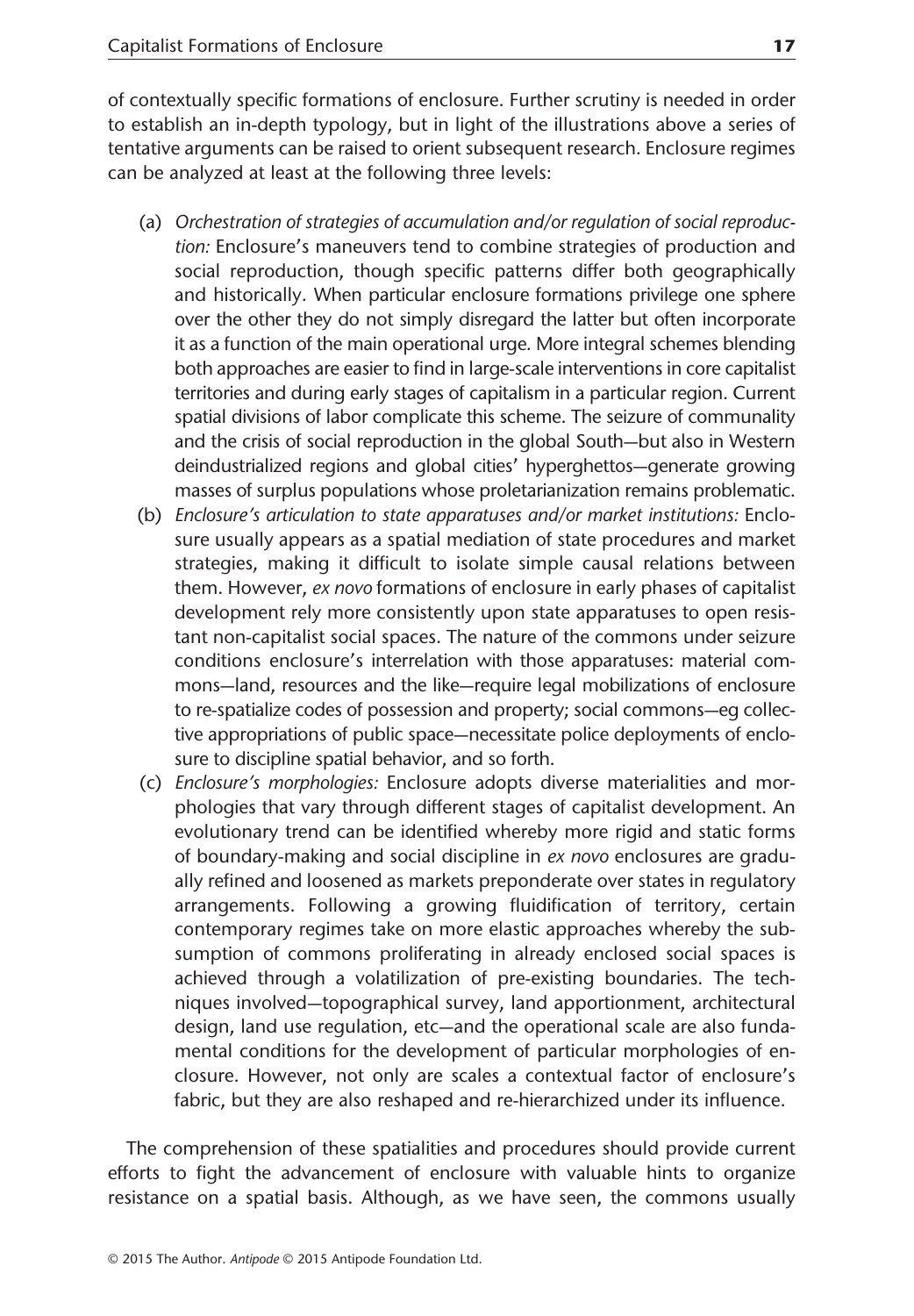reemerges in new constellations in the wake of dispossession, it can adopt increasingly meager, residual forms under conditions of recurrent and intensified general enclosure. Hence the need for conceptual tools that reveal the latter's substance and techniques. The analysis I have suggested can help develop a counter-theory of commoning, fusing the spatialities of material and immaterial commons, common labor, imaginations and affects to subvert the architecture of territorial abstraction and scalar segregation that enclosure contributes to erect. Such a project, however, requires much deeper exploration, of which this article is just a preliminary probe.

#### Acknowledgements

I am grateful to Massimo De Angelis and three anonymous reviewers for their helpful comments and critical engagement with the article. Thanks are also due to the Antipode Editorial Collective for its attentive editorial advice. This article was prepared within the framework of the project "Spatial Challenges of the Global Crisis: Towards a Necessary Conceptual Renewal" (MINECO-CSO2013-44665-P).

#### **Endnotes**

- <sup>1</sup> See Hall's (2012) discussion of a similar problem with the notion of "primitive accumulation",
- a term frequently (but improperly) used as a synonym for enclosure.<br><sup>2</sup> See Guldi and Armitage (2014) for a defense of the political potential of *longue durée*
- narratives.<br><sup>3</sup> For example, in Capital Marx (1976:1054) already presents entrepreneurs usurping forms
- of collective organization and turning them against workers themselves. <sup>4</sup> Negri (1991:162) refers to self-valorization as the power to organize social labor and assign
- value to a specific realm of practice.<br><sup>5</sup> For example, classic English enclosure did not necessarily entail the creation of fences and hedges—moreover, the preexisting "open" fields were the result of a refined system of
- 
- virtual and physical boundaries.<br>
<sup>6</sup> NYC police magistrate John Wyman in the early 1830s, quoted in Stansell (1987:50).<br>
<sup>7</sup> For example, see the Marston (2000)–Brenner (2001) debate about the conceptualization<br>
of the h
- $8$  In 1929 Walter Gropius (1980:98) had defined Existenzminimum as "the elementary minimum of space, air, light and heat required by man [sic] in order … to fully develop
- his life functions without experiencing restrictions due to his dwelling".<br><sup>9</sup> I owe Esaú Acosta the notion of "outsourced" domesticity and the information about Tokyo.

## References

Alden Wily L (2012) Looking back to see forward: The legal niceties of land theft in land rushes. Journal of Peasant Studies 39(3/4):751–775

Althusser L (2014) On the Reproduction of Capitalism: Ideology and Ideological State Apparatuses. London: Verso

Araghi F (2009) The invisible hand and the visible foot: Peasants, dispossession, and globalization. In A H Akram-Lodhi and C Kay (eds) Peasants and Globalization: Political Economy, Rural Transformation, and the Agrarian Question (pp 111–147). London: Routledge

Arendt H (1998 [1958]) The Human Condition. Chicago: University of Chicago Press

Bachin R F (2004) Building the South Side: Urban Space and Civic Culture in Chicago, 1890–1919. Chicago: University of Chicago Press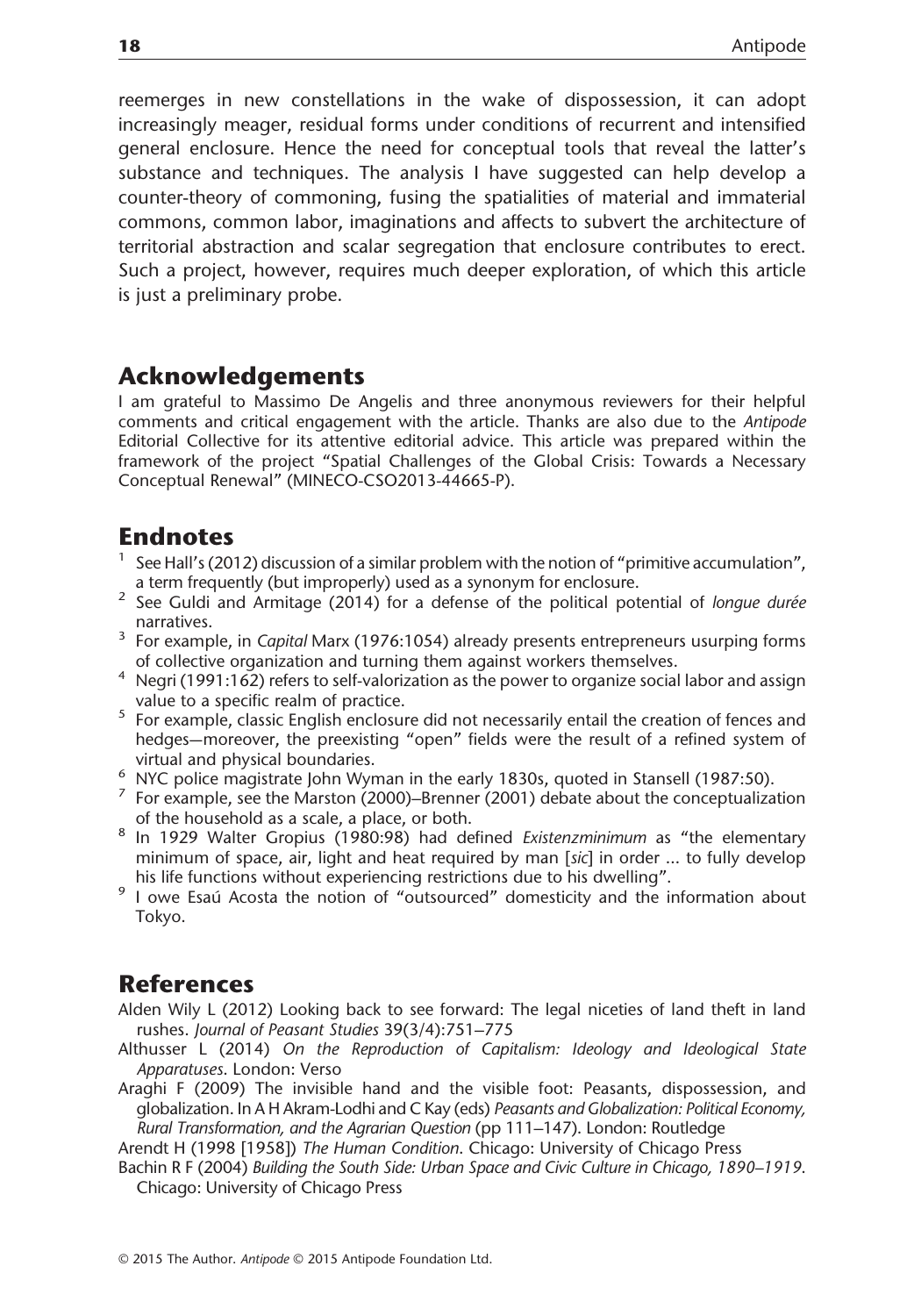- Baldwin P C (1999) Domesticating the Street: The Reform of Public Space in Hartford, 1850–1930. Columbus: Ohio State University Press
- Bedarida F and Sutcliffe A (1980) The street in the structure and life of the city: Reflections on 19<sup>th</sup> century London and Paris. Journal of Urban History 6(4):379–396
- Blomley N (2008) Enclosure, common right, and the property of the poor. Social and Legal Studies 17(3):311–331
- Bookman S (2014) Brands and urban life: Specialty coffee, consumers, and the co-creation of urban café sociality. Space and Culture 17(1):85–99
- Borras S M, Franco J C, Gómez S, Kay C and Spoor M (2012) Land grabbing in Latin America and the Caribbean. Journal of Peasant Studies 39(3/4):845–872
- Brenner N (2001) The limits to scale? Methodological reflections on scalar structuration. Progress in Human Geography 25(4):591–614
- Brenner N (2004) New State Spaces: Urban Governance and the Rescaling of Statehood. Oxford: Oxford University Press
- Brenner N (2009) A thousand leaves: Notes on the geographies of uneven spatial development. In R Keil and R Mahon (eds) Leviathan Undone? Towards a Political Economy of Scale

(pp 27–49). Vancouver: University of British Columbia Press

- Butler J (1993) Bodies That Matter. On the Discursive Limits of "Sex". New York: Routledge Castoriadis C (1991) Philosophy, Politics, Autonomy. Oxford: Oxford University Press
- Chatterton P (2010) Autonomy: The struggle for survival, self-management, and the common. Antipode 42(4):897–908
- Daunton M J (1983) House and Home in the Victorian City: Working Class Housing, 1850–1914. London: Edward Arnold
- De Angelis M (2007) The Beginning of History: Value Struggles and Global Capital. London: Pluto
- De Angelis M (2010) The production of commons and the "explosion" of the middle class. Antipode 42(4):954–977
- Elden S (2007) Governmentality, calculation, territory. Environment and Planning D: Society and Space 25(3):562–580
- Elden S (2013) The Birth of Territory. Chicago: University of Chicago Press
- Foucault M (1977) Discipline and Punish: The Birth of the Prison. New York: Vintage
- Foucault M (1978) History of Sexuality, Vol. I. New York: Pantheon
- Frederick C (1919) Household Engineering: Scientific Management in the Home. Chicago: American School of Home Economics
- Glovka Spencer E (1990) Policing popular amusements in German cities: The case of Prussia's Rhine province, 1815–1914. Journal of Urban History 16(4):366–385
- Gottmann J (1973) The Significance of Territory. Charlottesville: University Press of Virginia Gropius W (1980) The Scope of Total Architecture. New York: MacMillan
- Guha S (1992) Environment and Ethnicity in India, 1200–1991. Cambridge: Cambridge University Press
- Hageneder C (2000) Wohnen ausser Haus. Arch+ 151:46–51
- Guldi J and Armitage D (2014) The History Manifesto. Cambridge: Cambridge University Press
- Hall D (2012) Rethinking primitive accumulation: Theoretical tensions and rural Southeast Asian complexities. Antipode 44(4):1188–1208
- Hammond J L and Hammond B (1912) The Village Laborer, 1760–1832. London: Longmans, Green, and Co.
- Hardt M (2010) The common in communism. In C Douzinas and S Žižek (eds) The Idea of Communism (pp 131–144). New York: Verso
- Hardt M and Negri A (2009) Commonwealth. Cambridge: Belknap
- Harvey D (2000) Spaces of Hope. Edinburgh: Edinburgh University Press
- Harvey D (2001) Spaces of Capital: Towards a Critical Geography. New York: Routledge
- Harvey D (2003) The New Imperialism. Oxford: Oxford University Press
- Harvey D (2009) Commonwealth: An exchange. Artforum International 48(3):211-215, 256–262
- Hayden D (2000) The Grand Domestic Revolution: A History of Feminist Designs for American Homes, Neighborhoods, and Cities. Cambridge: MIT Press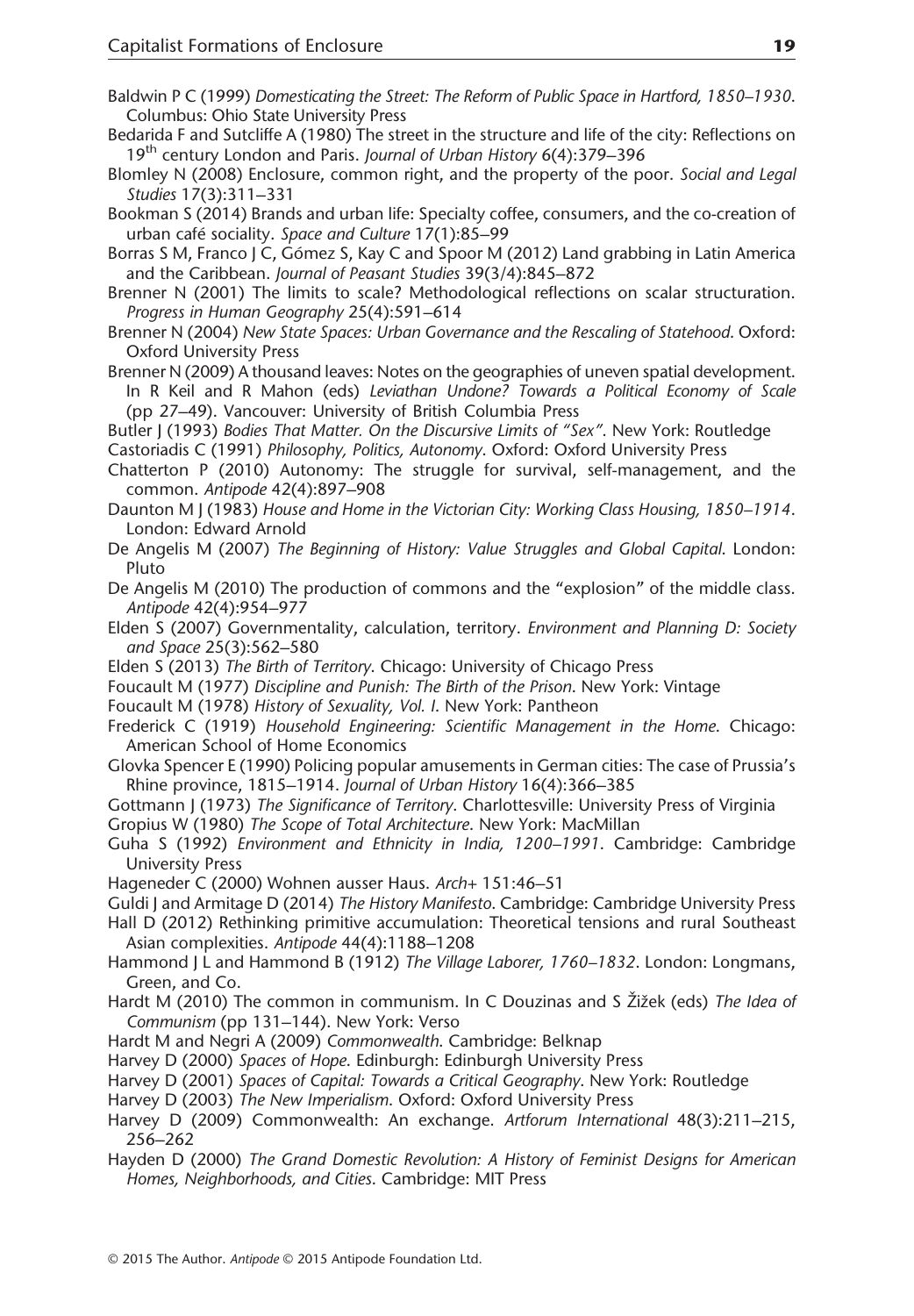Hayden D (2003) Building American Suburbia: Green Fields and Urban Growth. New York: Pantheon Hodkinson S (2012) The new urban enclosures. City 16(5):500–518

Holloway J (2010) Crack Capitalism. London: Pluto

- Homans G C (1969) The explanation of English regional differences. Past and Present 42(1):18–34
- Hsing Y T (2010) The Great Urban Transformation: Politics of Land and Property in China. Oxford: Oxford University Press

Jauregui A (2012) Soineya, Japanese 'Cuddle Club,' lets patrons sleep with strangers. The Huffington Post 2 October. http://www.huffingtonpost.com/2012/10/02/soineya-japanese-cuddle-club\_n\_1932314.html (last accessed 22 July 2014)

Jeffrey A, McFarlane C and Vasudevan A (2012) Rethinking enclosure: Space, subjectivity, and the commons. Antipode 44(4):1247–1267

Jerram L (2011) Streetlife: The Untold History of Europe's 20<sup>th</sup> Century. Oxford: Oxford University Press

- Kain R, Chapman J and Oliver R (2004) The Enclosure Maps of England and Wales, 1595–1918. Cambridge: Cambridge University Press
- Kessler-Harris A (2003) Out to Work: A History of Wage-earning Women in the United States. Oxford: Oxford University Press

Kracauer S (1998) The Salaried Masses: Duty and Distraction in Weimar Germany. London: Verso Laclau E (2005) On Populist Reason. London: Verso

- Ladd B (1990) Urban Planning and Civic Order in Germany, 1860–1914. Cambridge: Harvard University Press
- Lefebvre H (1978) De l'État, Vol. IV: Les contradictions de l'état modern—La dialectique et/de l'état. Paris: Union générale d'éditions

Lefebvre H (1986) La production de l'espace (3rd edn). Paris: Anthropos

Lefebvre H (1996) Writings on Cities (eds E Kofman and E Lebas). Oxford: Blackwell

Lembcke J (1991) Why 50 years? Working class formation and long economic cycles. Science and Society 55(4):417–445

- Levien M (2012) The land question: Special economic zones and the political economy of dispossession in India. Journal of Peasant Studies 39(3/4):933–969
- Li T M (2010) To make live or let die? Rural dispossession and the protection of surplus populations. Antipode 41(s1):66–93

Li T M (2011) Centering labor in the land grab debate. Journal of Peasant Studies 38(2):281–298 Linebaugh P (2014) Stop, Thief! The Commons, Enclosures, and Resistance. Oakland: PM Press

Linebaugh P and Rediker M (2000) The Many-Headed Hydra: Sailors, Slaves, Commoners, and the Hidden History of the Revolutionary Atlantic. Boston: Beacon

- Lukacs J (1970) The bourgeois interior: Why the most maligned characteristic of the Modern Age may yet be seen as its most precious asset. The American Scholar 39(4):616–630
- Makki F (2014) Development by dispossession: Terra nullius and the social-ecology of new enclosures in Ethiopia. Rural Sociology 79(1):79–103

Marston S A (2000) The social construction of scale. Progress in Human Geography 24(2):219–242 Marx K (1965 [1858]) Pre-capitalist Economic Formations. New York: International

Marx K (1975) Early Writings. London: Penguin

Marx K (1976 [1867]) Capital. Vol. I. London: Penguin

- Mayhew H (1851) London Labour and the London Poor, Vol. I: The London Street-Folk. London: George Woodfall
- McCarthy J (2005) Commons as counterhegemonic projects. Capitalism Nature Socialism 16(1):9–24
- McDowell L (1999) Gender, Identity, and Place: Understanding Feminist Geographies. Cambridge: Polity

McMichael P (2012) The land grab and corporate food regime restructuring. Journal of Peasant Studies 39(3/4):681–701

- Mels T (2014) Primitive accumulation and the production of abstract space:  $19^{th}$  century mire reclamation on Gotland. Antipode 46(4):1113–1133
- Meyer H (1980) Über die kapitalistische Wohnungsarchitektur der Nachkriegszeit (1919–1934). In L Meyer Bergner (ed) Hannes Meyer. Bauen und Gesellschaft. Schriften, Briefe, Projekte. Dresden: Verlag der Kunst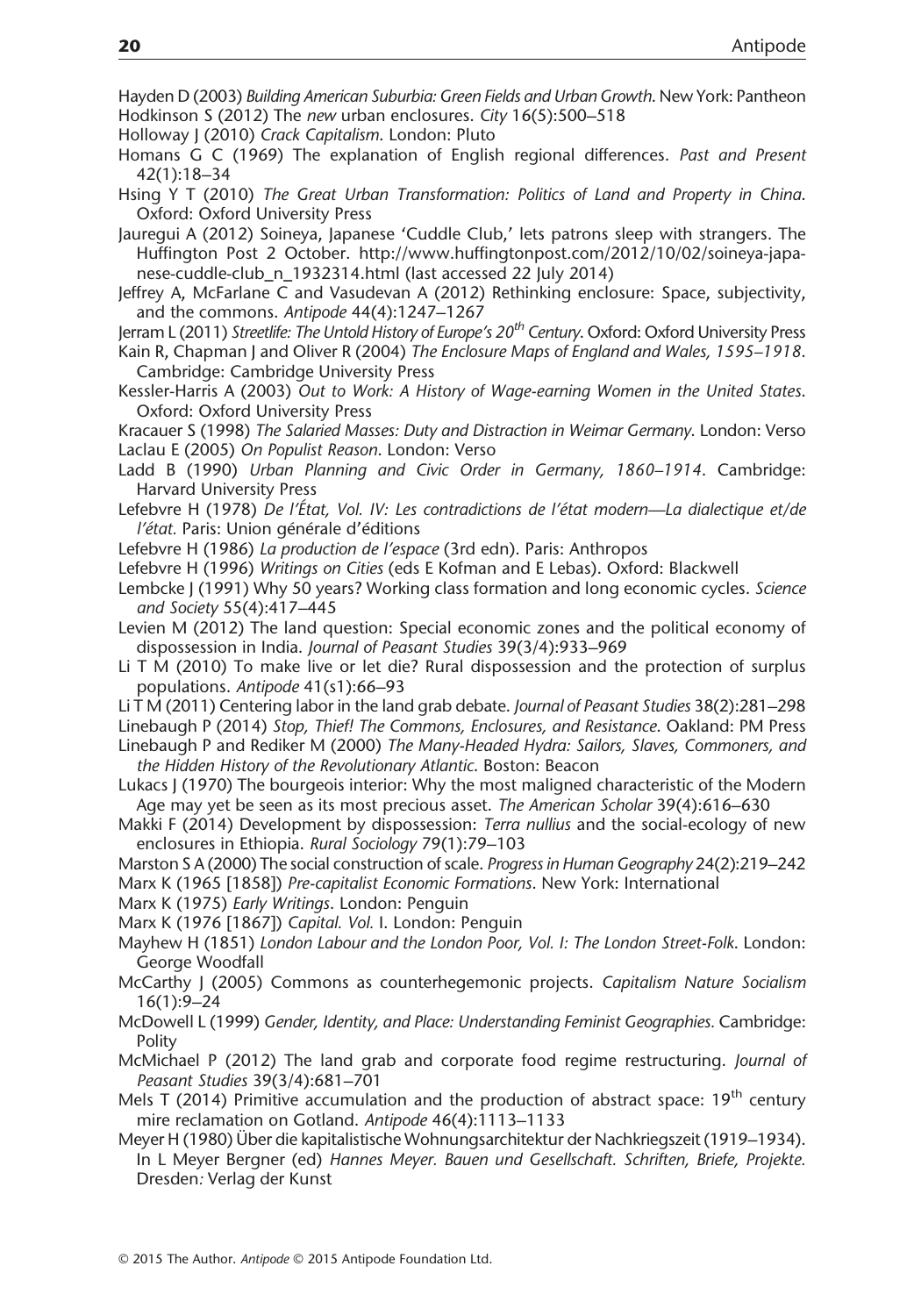- Mezzadra S and Neilson B (2013) Border as Method, or, The Multiplication of Labor. Durham: Duke University Press
- Midnight Notes (2010) Introduction to the new enclosures. Midnight Notes 10:1–9

Mumford L (1946) The Culture of Cities. London: Secker and Warburg

- Murtola A M (2014) Experience, commodification, biopolitics. Critical Sociology 40(6):835–854 Neeson J M (1993) Commoners: Common Right, Enclosure, and Social Change in England, 1700–1820. Cambridge: Cambridge University Press
- Negri A (1991) Marx Beyond Marx: Lessons on the Grundrisse. London: Pluto
- Newman A (2013) Gatekeepers of the urban commons? Vigilant citizenship and neoliberal space in multiethnic Paris. Antipode 45(4):947–964
- Olmsted F L (1854) Slavery in its effects on character, and the social relations of the master class. New York Times 12 January
- Olmsted F L (1971 [1870]) Public parks and the enlargement of towns. In S B Button (ed) Civilizing American Cities. A Selection of Frederick Law Olmsted's Writings on City Landscapes (pp 52–99). Cambridge: MIT Press
- Peck J (2005) Struggling with the creative class. International Journal of Urban and Regional Research 29(4):740–770
- Pickerill J and Chatterton P (2006) Notes towards autonomous geographies: Creation, resistance, and self-management as survival tactics. Progress in Human Geography 30 (6):730–746
- Pickles J (2006) Collectivism, universalism, and struggles over common property resources in the "new" Europe. Social Analysis 50(3):178–186
- Polasky J L (2010) Reforming Urban Labor: Routes in the City, Roots in the Country. Ithaca: Cornell University Press
- Raffestin C (1980) Pour une géographie du pouvoir. Paris: Librairies techniques
- Runge C F and Defrancesco E (2006) Exclusion, inclusion, and enclosure: Historical commons and modern intellectual property. World Development 34(10):1713–1727
- Rybczynski W (1987) Home: A Short History of an Idea. New York: Penguin
- Sack R D (1986) Human Territoriality: Its Theory and History. Cambridge: Cambridge University Press
- Said E (1994) Culture and Imperialism. New York: Vintage
- Scheper-Hughes N and Wacquant L (eds) (2002) Commodifying Bodies. London: Sage
- Scobey D (1992) Anatomy of the promenade: The politics of bourgeois sociability in 19<sup>th</sup> century New York. Social History 17(2):203–227
- Sevilla-Buitrago A (2012) Territory and the governmentalisation of social reproduction: Parliamentary enclosure and spatial rationalities in the transition from feudalism to capitalism. Journal of Historical Geography 38(3):209–219
- Sevilla-Buitrago A (2013) Urbs in rure: Historical enclosure and the extended urbanization of the countryside. In N Brenner (ed) Implosions/Explosions: Towards a Study of Planetary Urbanization (pp 236–259). Berlin: Jovis
- Sevilla-Buitrago A (2014) Central Park against the streets: The enclosure of public space cultures in mid 19<sup>th</sup> century New York. Social and Cultural Geography 15(2):151–171
- Smith N (1996) The New Urban Frontier: Gentrification and the Revanchist City. London: **Routledge**
- Stallybrass P and White A (1986) The Politics and Poetics of Transgression. Ithaca: Cornell University Press
- Stansell C (1987) City of Women: Sex and Class in New York, 1789–1860. Urbana: University of Illinois Press
- Thompson E P (1991) Customs in Common: Studies in Traditional Popular Culture. London: Merlin
- Turner M (1984) Enclosures in Britain, 1750–1930. London: Macmillan
- Upton D (2008) Another City: Urban Life and Urban Spaces in the New American Republic. New Haven: Yale University Press
- Varga J J (2013) Hell's Kitchen and the Battle for Urban Space: Class Struggle and Progressive Reform in New York City, 1894–1914. New York: Monthly Review Press